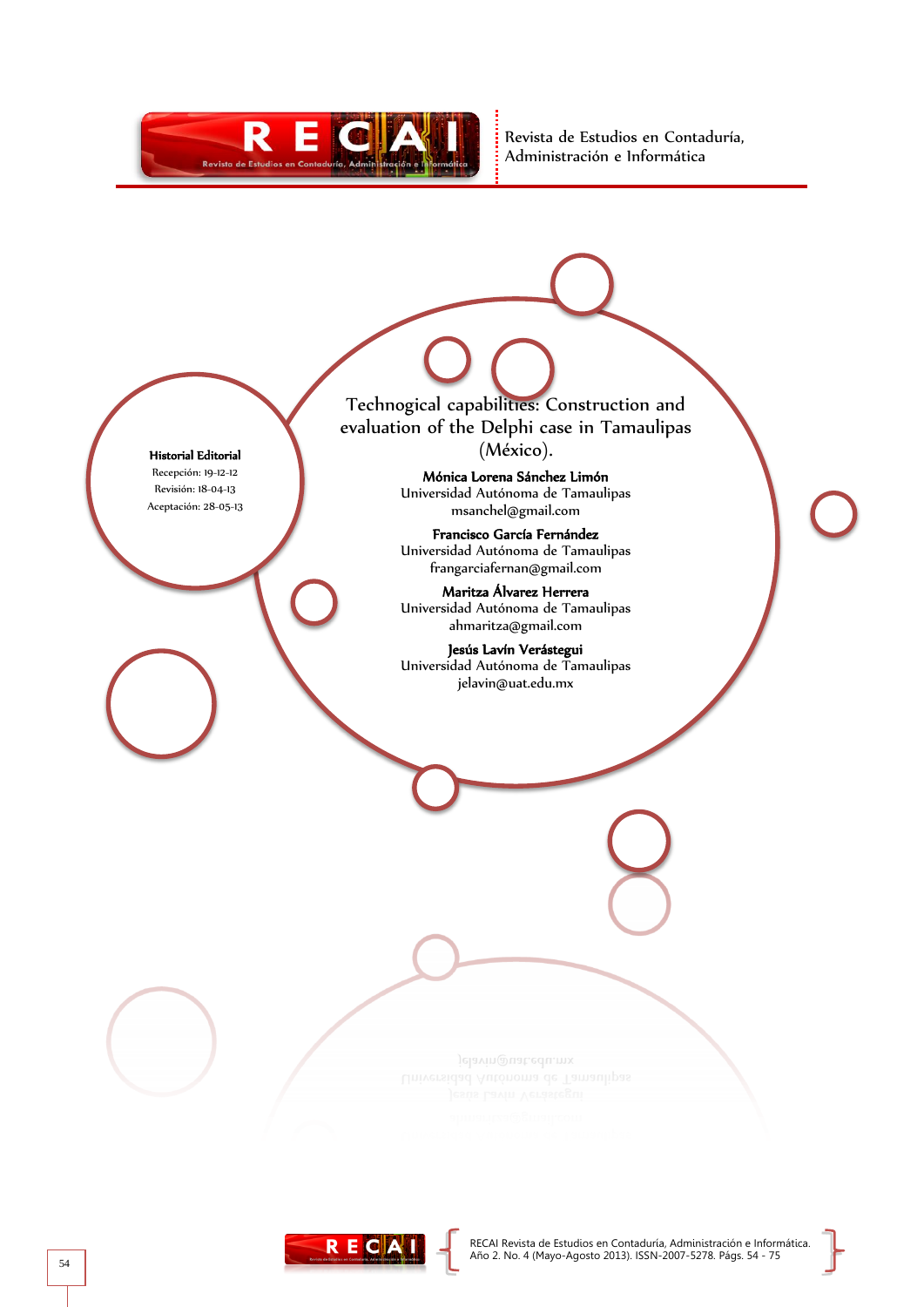# TECHNOGICAL CAPABILITIES: CONSTRUCTION AND EVALUATION OF THE DELPHI CASE IN TAMAULIPAS (MÉXICO).

#### Resumen

El objetivo del trabajo es describir y valorar el proceso de construcción de capacidades tecnológicas de cuatro plantas maquiladoras de la División Arquitectura Eléctrica/Electrónica pertenecientes a la multinacional Delphi en Tamaulipas, cuyo único producto es la maquila de arneses. Se utilizó una metodología cualitativa, a través de una estrategia de investigación de estudio de caso tipo descriptivo. Los resultados reflejaron que las cuatro plantas estudiadas han construido capacidades innovadoras básicas en aquellas actividades de producción, desarrollando habilidades orientadas a la aplicación de nuevos modelos organizacionales. En cambio, dos de ellas, además de las actividades de producción, también avanzaron gradualmente en la función de soporte, que implicó mayor vinculación al interior de Delphi y al exterior con los agentes locales como las instituciones educativas.

Palabras clave: Capacidades Tecnológicas, Matriz de Capacidades tecnológicas, Subsector de Autopartes.

### Abstract

The aim of this study is to describe and assess the technological capacity construction process of Delphi in Tamaulipas, whose only product is the assembly of harnesses. It focuses on the case of a group of four maquiladora plants belonging to the Electrical/Electronics Architecture Division of such multinational. Using a case study methodology, the study shows that the four researched plants have developed basic innovative capabilities in those activities related to production, placing emphasis on the development of skills oriented to the application of new organizational models. In contrast, two of the plants, in addition to the production activities, also gradually made progress on the support function. It is argued that such progress was due to their internal liaison work within Delphi as well as their external networking work with local agents such as educational institutions.

Keywords: Technological Capabilities, Technological Capabilities Matrix, Autoparts Subsector.

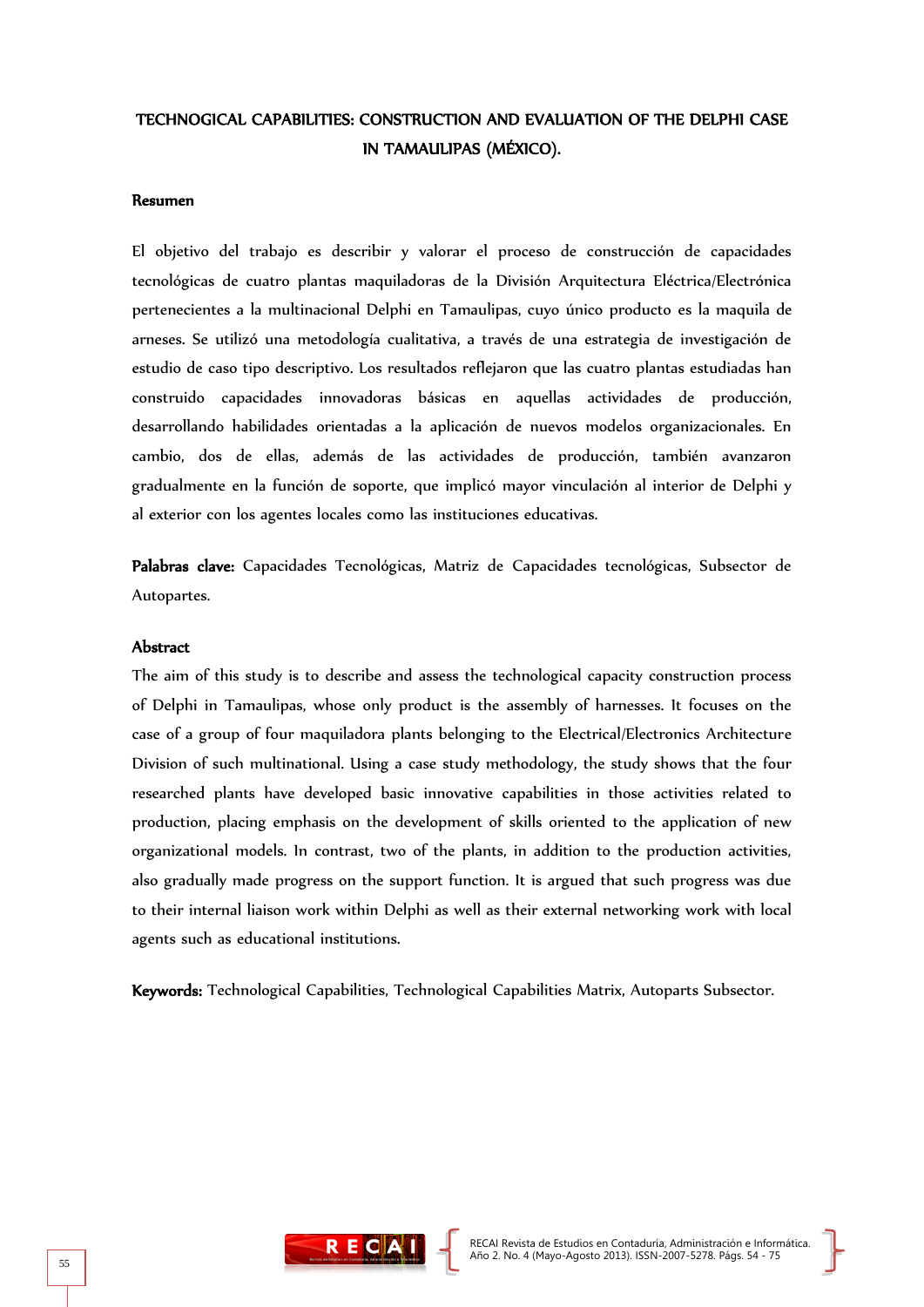### 1. Introduction

The development of the maquiladora industry in Mexico has been given a great deal of attention from the social sciences since the 90s. This has been reflected in the abundant literature addressing this topic from different perspectives. (Carrillo and Hualde, 1996; Dutrénit and Vera-Cruz, 2002; Hualde, 2003; Carrillo, 2004; Dutrénit, Vera-Cruz, Arias, Sampedro and Urióstegui et al., 2006). This article analyzes the ways in which transnational maquiladoras, particularly those that participate in the Export Manufacturing Industry Program (EMI') in Mexico build technological capability. To do so, it focuses on the case of an enterprise with potential to generate innovation, just as Lara's (2005) case study of the multinational Delphi in Chihuahua.

Since the 60's, as a result of the support provided by the Mexican government and the proximity of the United States to Mexico, the automobile assemblers located in the United States started an accelerated expansion process towards the Mexican economy (Gasca, 2006). They adopted a maquiladora investment model due to their assembling technical functions which are common to all the industry. In the 60's and 70's a new stage of the sector's development began with the 1962 and 1977 Presidential decrees which require manufacturers to include national components in their products. As part of the decrees, enterprises were given considerable incentives to import automotor parts (Miranda, 2007; Sosa Barajas, 2005; Juárez Nuñez, et. al. 2005). Such incentives attracted the establishment of enterprises committed to the assembly of parts for an overprotected domestic market and oriented almost exclusively to meeting the national market. This way various plants such as Volkswagen (assembly plant, State of México, 1964), Ford (two new assembly plants, State of México, 1964), General Motors (Engine and foundry plant, State of México, 1965), Chrysler (Engine plant, Toluca, 1964), and Nissan Mexicana (Cd. Industrial del Valle de Cuernavaca, 1961) started to establish themselves. The establishment of all these enterprises helped to increase the national production to nearly 600, 000 units in 1981 (Juárez Nuñez, et. al. 2005).

The main focus of this article is the autoparts sub-sector of the automobile sector. This subsector has been gaining a great deal of importance recently. For example, it generated 6.20% of the manufacturing's Gross Domestic Product (GDP) in 2009, and nearly 1.94% of the total GDP. In 2008, it had 126,362 employees, which represented 67.08% of the total employment rate in the Transportation Equipment Manufacturing subsector (INEGI, 2011).

<sup>1</sup> The maquiladora export industry performs service-related productive activities under the temporary import scheme in which most of the production is allocated to the external market. Even though the maquila establishments are not the original manufacturers, they are characterized by the fact that they undertake some stage of the production process of goods or services.



-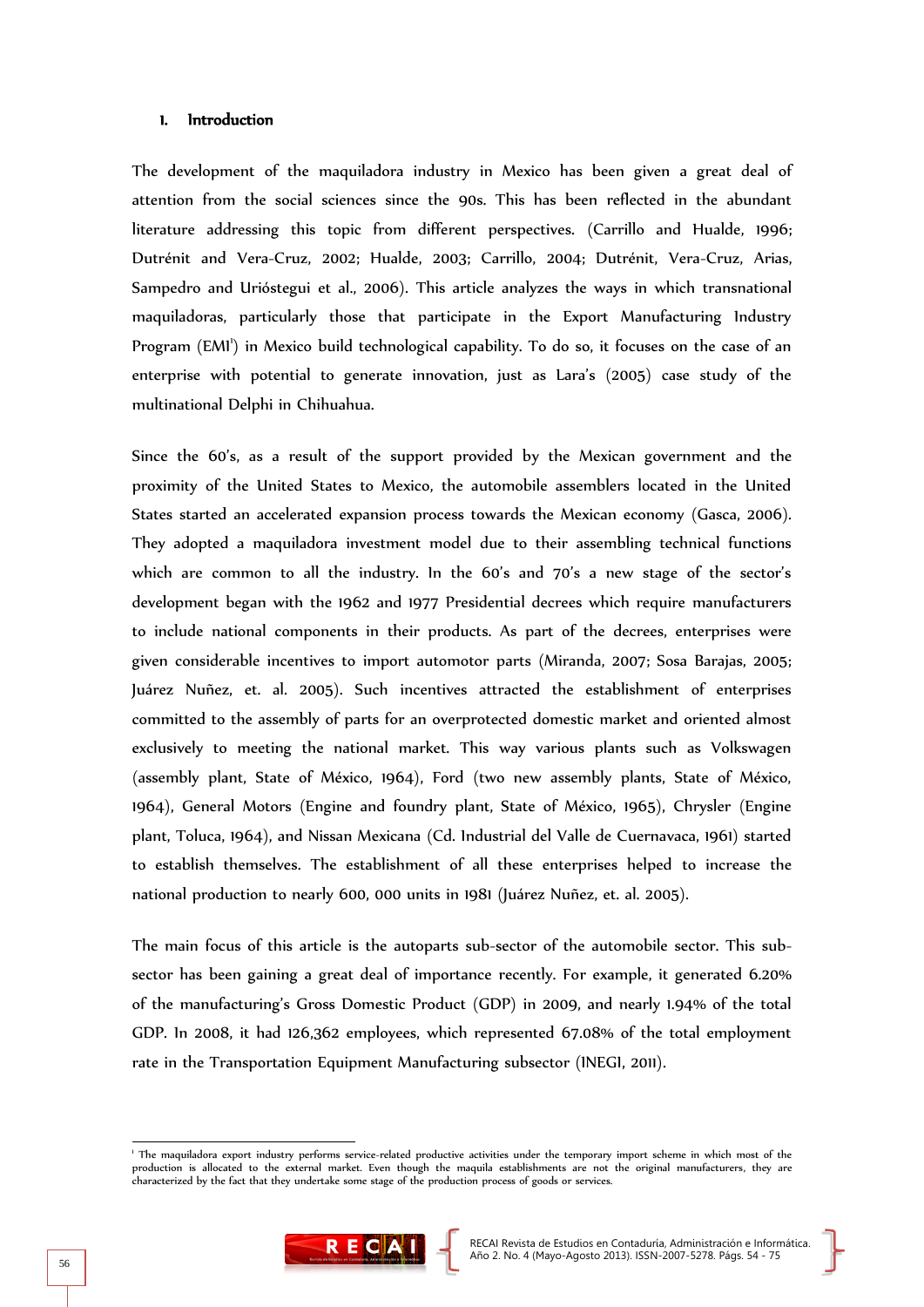The global economy has been subject of different changes; Mexico is not an exception although the state has exercised little intervention in them. Perhaps one of the most important changes has been the attraction of Direct Foreign Investment (DFI) to the country. This has been carried out by reducing the restrictions to this type of investment. These changes were based on the argument that foreign enterprises' the productive activity would generate capabilities or learning in domestic enterprises. This would in turn allow the knowledge gained to be disseminated towards the economy in general (Dominguez and Brown, 2004).

For this reason, the aim of this study is to describe and discuss the technological capacity construction process of a group of subsidiaries of the Delphi's Electrical/Electronics Division in Tamaulipas.

This research made use of a case study methodology in order to take advantage of the richness of its contents and to describe the real context in which the object of research takes place (Eisenhardt and Martin, 2000). All these considerations serve to corroborate the appropriacy of the case study methodology used for this research. In this context, the underlying assumptions of this research are related to the how and why the organizational and learning process of technological change emerges and develops in enterprises. That is to say, the main concern is to explain the complex technological and organizational situation that has taken place or is being produced in organizations under study. It is argued that this research addresses a contemporary phenomenon as the development of accumulation of technological capabilities is being produced these days, or has been produced in the past, but its participants are still able to provide information about it.

It has an exploratory, descriptive and explanatory nature regarding the building of technological capacity as the object of research. To do so, the fundamental aim of this research is to validate the studies undertaken by Dutrénit et al. (2002), following Yin's (1989) argument that one of the aims of the case study methodology is precisely to validate other studies.

The unit of analysis for this research is the Electrical/Electronics Division of multinational Delphi in Tamaulipas, which is made up of four plants: two of them are located in Nuevo Laredo and two in Cd. Victoria. A theoretical sample was used in order to choose a case which could provide a greater learning opportunity (Stake, 1994).

Based on data collected through interviews with managers and heads of engineering, development and quality departments, questionnaires administered to technicians and engineers, and observations conducted during three visits to the subsidiaries, the technological capabilities profile of the four plants was developed following Dutrénit's et al. (2002)

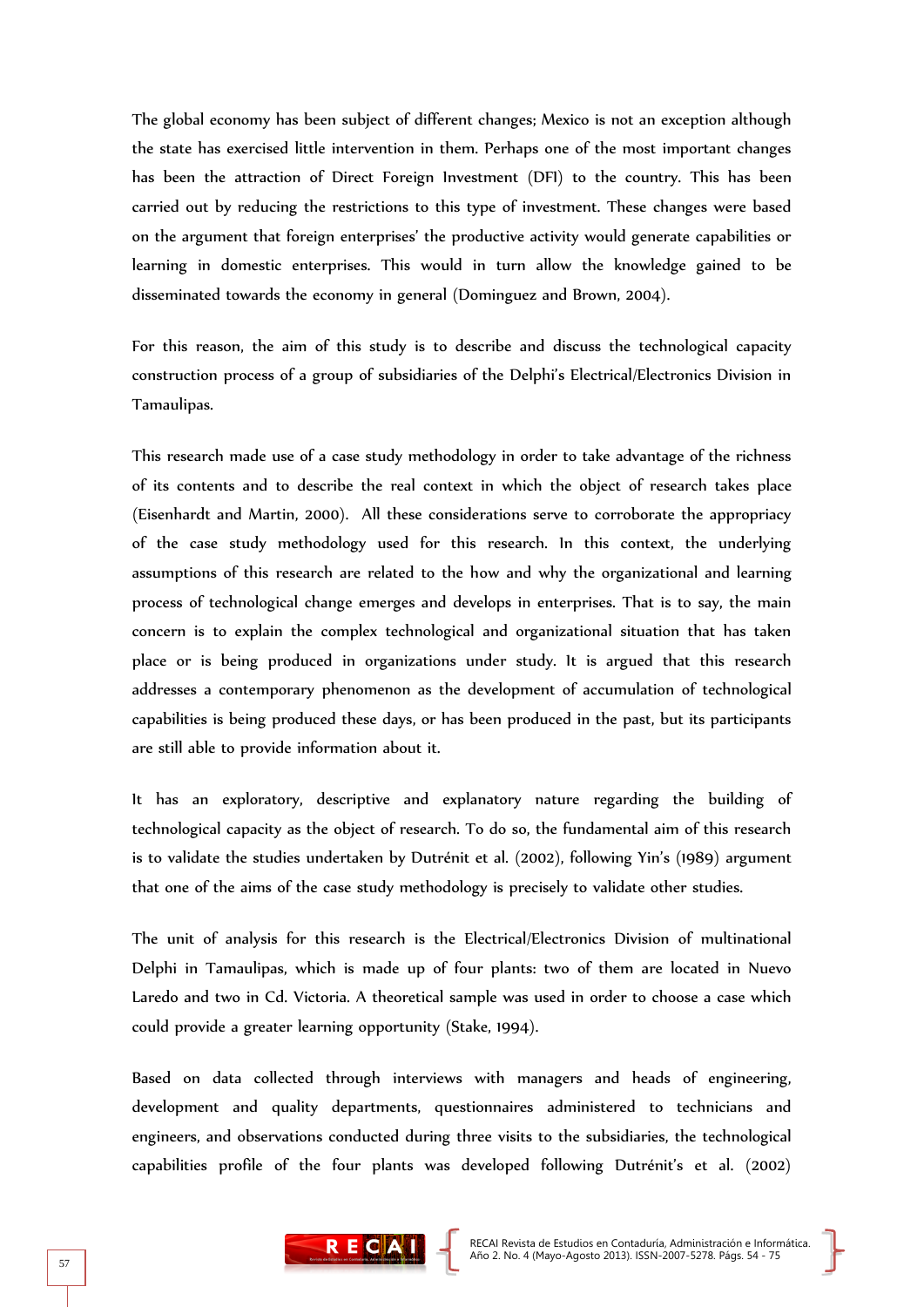Technological Capabilities Matrix of the EMI. A description of the activities grouped according to their (two) stages of technological development is provided in such Matrix. This facilitates the understanding of their technological construction process, placing a strong emphasis on those that have managed to accumulate capabilities, which are complemented by the assessment of the technological capabilities index and level.

The article is organized into four sections: (1) introduction, (2) DFI reference framework, the technological capabilities construction processes and indices; (3) results, and (4) main conclusions drawn mainly oriented towards building basic technological capabilities in the production and support function.

# 2. Direct Foreign Investment, Technological Capabilities and their Levels and Indices: Reference Framework

### 2.1. Direct Foreign Investment

The contribution of multinationals to the technological development in emergent economies has been a controversial phenomenon. The assessment of such contribution has been always dependent on the affiliation of the scholars to either school of economic thinking. Regardless of that, multinational enterprises and their fundamental instrument, their direct foreign investment, have been important vehicles for technology transfer and capability generation in developing countries since World War II.

In one of his first research projects into the effects of foreign investment, Hymer (1976) argued that direct foreign investments are not only a capital transfer, but also a source of the combination of capital, enterprise organization and new technology for the receiving countries. Similarly, DFI is also considered as one of the mechanisms through which technology is disseminated. The rapid growth in level of importance of the DFI and its widely international presence reflect the growing geographical diversification of economic activities and by sector of enterprises. Multinationals are the traditional participants with heaviest weight in this type of transborder transactions. This evolution has coincided with the tendency of transnationals to participate in foreign trade activities. Over the last few years, the small amd medium sized enterprises (SME) have also increased their level of participation in DFI.

#### 2.2. Technological Capabilities

Regarding technological capabilities, various scholars have contributed to the development of an analytic framework of the concept. They have also contributed to the understanding of the

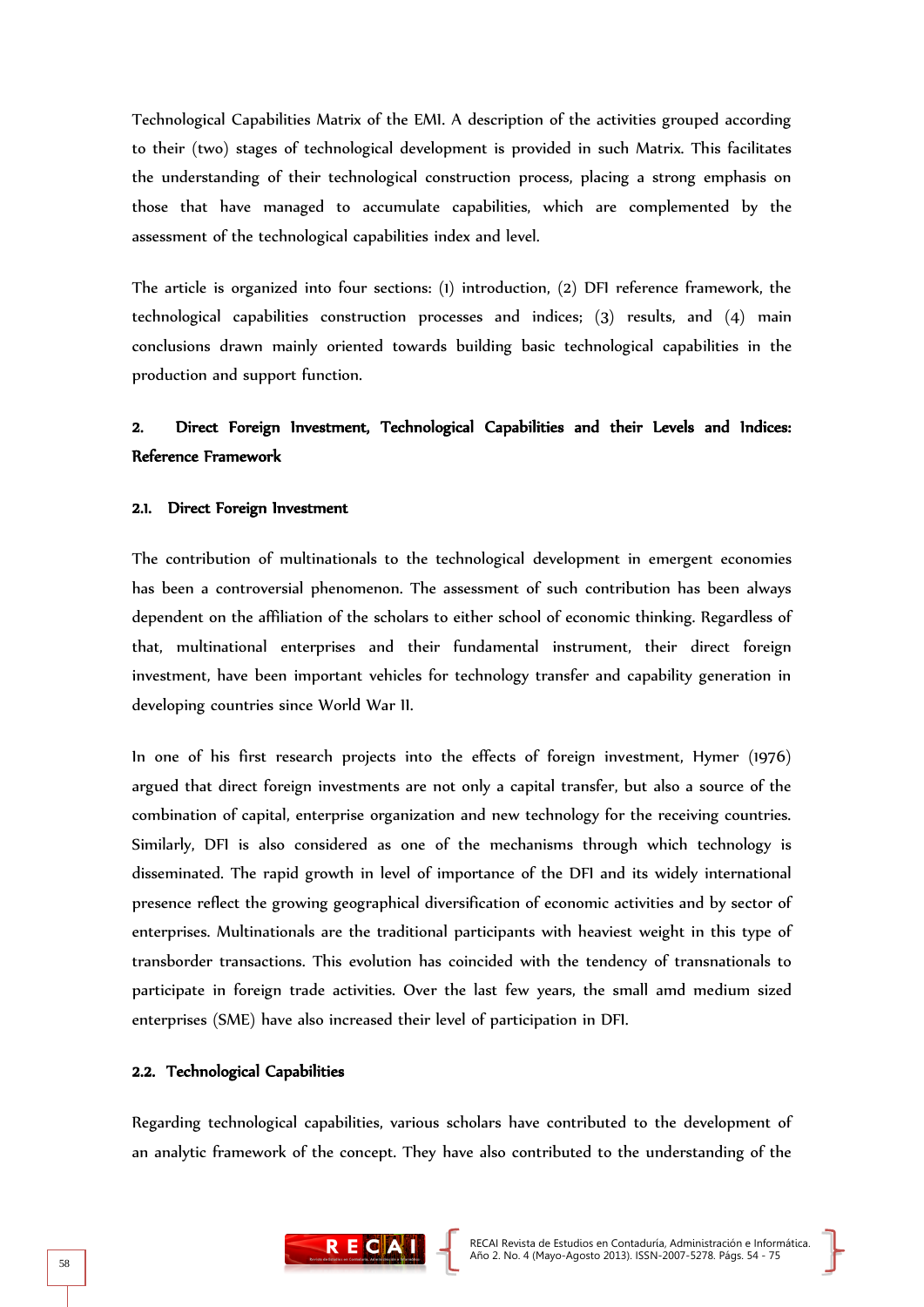processes involved in the building of technological capabilities by enterprises in developing countries (Dutrénit, Vera-cruz and Arias, 2003).

Westhpal, Kim and Dahlman (1985) define technological capability as the ability to make use of technological knowledge. Such capability does not lie in the knowledge possessed, but in the use of knowledge and the capability of utilizing it in production, investment, and innovation issues (cited in Torres, 2006). Bell and Pavitt (1995) make reference to technological capabilities such as "…the very capabilities of generating and managing change in technologies used for production purposes; these capabilities are widely based on especialized resources."

Kim (1997) defines technological capabilities as the ability to make an effective use of technological knowledge to assimilate, use, adapt and change the existing technologies. It also allows the creation of new technologies and the development of new products and processes in response to the changing economic environment. Enterprises learn over time, acumulate technologcal knowledge, may progressively engege in new activities. By doing so, they become more skilful in developing new capabilities.

Capabilities are abilities and technological capabilities reflect the dominance of technological activities (Bell and Pavitt, 1995) and (Kim, 1997). Based on empirical pieces of work at the enterprise level, taxonomies that describe the acumulation of technological capabilities have been developed. Examples of such taxonomies are those developed by Dahlman and Westphal (1982), Lall (1992) and Bell and Pavitt (1995), which range from a basic level of knowledge stage through to an advanced innovation capabilities stage (Dutrénit y Arias, 2003).

## 2.3. Technological Capabilities Matrix of the EMI

Over the last few years, technological capabilities matrices specially designed for the Mexican context, in particular for the EMI based on the model proposed by Bell and Pavitt (1995), have been under construction.

In order to understand the role played by the processes of describing the activities aimed at building technological capabilities, their analysis using the model adapted to the EMI context developed by Dutrénit et al. (2002) is proposed. According to these authors, the development of this taxonomy was based on the analytical framework proposed by Bell and Pavitt (1995) and the subsequent adaptations made by Dutrénit, Vera-Cruz and Arias (2003), Ariffin and Figueiredo (2003) and Figueiredo (2001).

Of particular relevance is the contribution of these scholars to explaining the processes involved in the construction of technological capabilities. Such proposed matrix reflects the

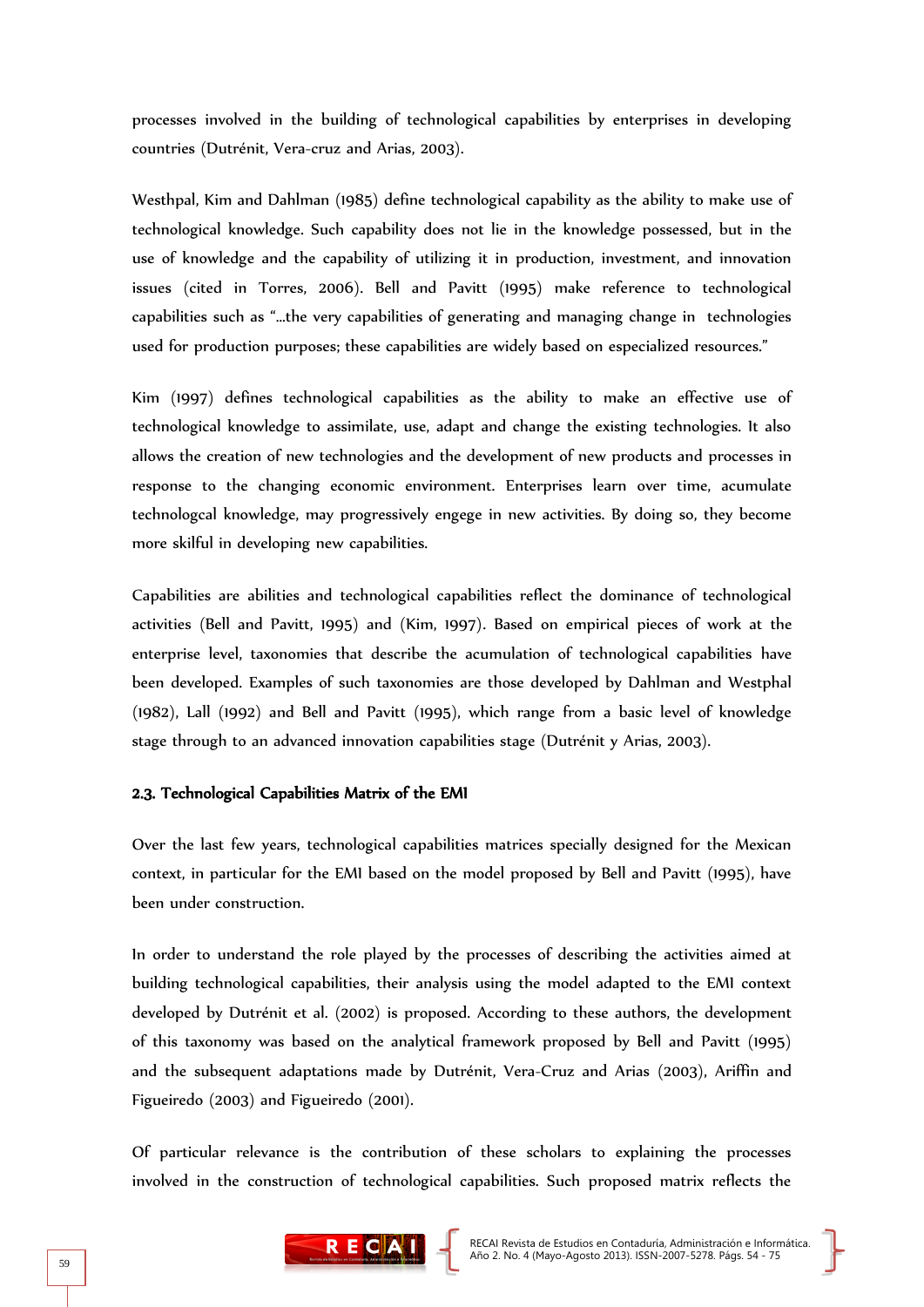characteristics of the technological capabilities construction process according to the activities in which multinational enterprises participate (Urióstegui et al., 2007). The three technical support functions (internal links, external links and equipment modification) were kept. The main changes took place in the production and support functions. The investment function remained unchanged.

In the Technological Capabilities Matrix for the EMI proposed by Dutrénit et al. (2002) (Table 1), a description of the activities performed in each technical functions (Investment, Production, Support). On the row axis, the four levels of technological capabilities are presented from lowest to highest innovativeness. Level 1 represents the most basic innovativeness, or basic operative capabilities. These are capabilities which Dutrénit et al. (2002) describe as routine capabilities "to use and operate the existing technology." Next, two intermediate levels, with a greater innovation degree (basic innovative capabilities and intermediate innovative capabilities) and where capabilities to manage technical change already exist. Exactly in the superior level or that of the highest degree of innovativeness: advanced innovative capabilities. Unlike the previous innovative capabilities, the contribution of the technological capabilities to change is more important and significant.

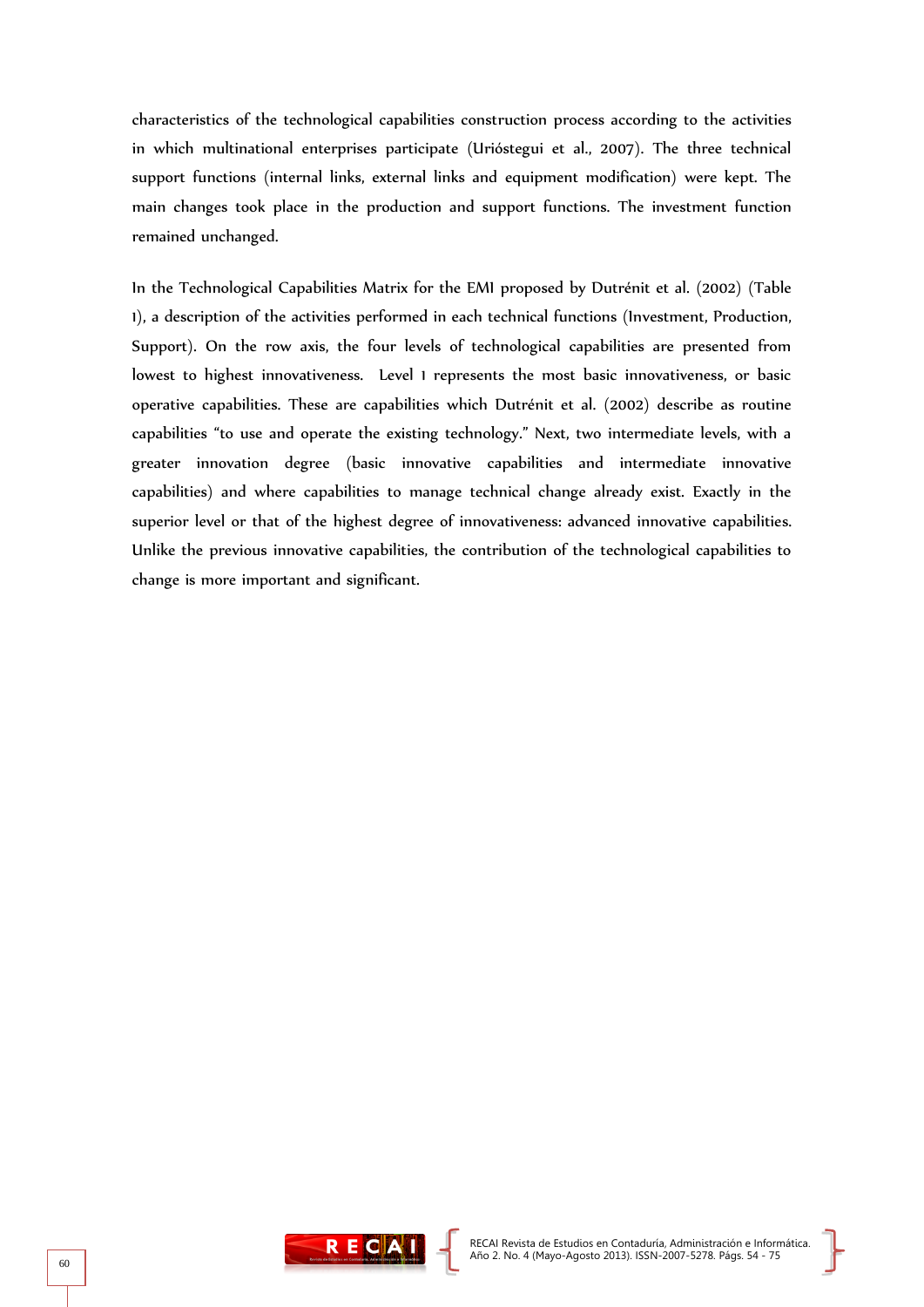| Level capabilities                         | Investment technical function                                                                                                       |                                                                                                                                                                                                                    | Production technical function                                                                                                                                                                                                                                                                                                                                                                |                                                                                                                  | Support technical function                                                                                                                                                                                                 |                                                                                                                                                                    |                                                                                                                                                                                                                                    |
|--------------------------------------------|-------------------------------------------------------------------------------------------------------------------------------------|--------------------------------------------------------------------------------------------------------------------------------------------------------------------------------------------------------------------|----------------------------------------------------------------------------------------------------------------------------------------------------------------------------------------------------------------------------------------------------------------------------------------------------------------------------------------------------------------------------------------------|------------------------------------------------------------------------------------------------------------------|----------------------------------------------------------------------------------------------------------------------------------------------------------------------------------------------------------------------------|--------------------------------------------------------------------------------------------------------------------------------------------------------------------|------------------------------------------------------------------------------------------------------------------------------------------------------------------------------------------------------------------------------------|
|                                            | Decision making and control                                                                                                         | Project<br>preparation<br>and execution                                                                                                                                                                            | Focus on the process and production<br>organization                                                                                                                                                                                                                                                                                                                                          | Focus on the product                                                                                             | External liaison work                                                                                                                                                                                                      | Internal liaison work                                                                                                                                              | Equipment modification                                                                                                                                                                                                             |
| Basic operational<br>capabilities          | Expenditure estimation.                                                                                                             | Planning.<br>protocol<br>.Preparation<br>Protocol<br>Land preparation.<br>Basic civil engineering<br>construction                                                                                                  | . Process specifications replica<br>.Routine operation of basic or more<br>complex assembly process<br>.Workstations improvements based<br>on monitoring or quality assurance<br>system<br>Basic engineering process.                                                                                                                                                                        | .Product specifications<br>replica<br>.Quality<br>in<br>control<br>quality<br>assurance<br>process               | .Suppliers,<br>customers<br>and<br>institutions relationship trough<br>headquarters                                                                                                                                        | .Relationship<br>with<br>headquarters to receive<br>authorization about inputs,<br>technical specifications of<br>products and process and<br>investment projects. | Routine maintenance of<br>components and equipment<br>(including replacement of<br>original parts)<br>.Replica<br>of<br>plant<br>specifications<br>single<br>and<br>parts of equipment<br>. Basic maintenance without<br>schedule. |
| <b>Basic</b><br>innovative<br>capabilities | .Active monitoring and<br>control of feasibility studies<br>-Technology<br>selection<br>/suppliers<br>-Activities planning          | .Feasibility studies<br>.Standard<br>equipment<br>search<br>Basic engineering.                                                                                                                                     | Minor adaptations to assembly<br>process based on studies of time and<br>movement<br>- Shaining methodology<br>- Implementation of Poka-yokes in<br>critical seasons.<br>.Working groups formation<br>. improvement of Layout (design)<br>,Productive programming, total<br>productive maintenance<br>.Escalation of the assembly process<br>and/or final assembly of diverse sizes<br>parts | .Less adjustments to the<br>product according to<br>needs<br>Progressive<br>improvement<br>on<br>product quality | .Costumers<br>relation<br>trough<br>product specifications<br>Research and bargaining with<br>indirect material suppliers<br>Search for liaison with local<br>institutions for training staff                              | .Establishment of working<br>groups to liaison between<br>plants,<br>design<br>center,<br>deviations and headquarter.                                              | .Less copy and adaptations of<br>specifications of exiting<br>equipment test<br>Reconstrucción de equipos<br>pequeños sin<br>asistencia<br>técnica<br>Scheduled<br>basic<br>maintenance                                            |
| Intermediate<br>innovative<br>capabilities | .Search.<br>evaluation,<br>and<br>technology<br>selection/<br>/suppliers<br>.Negotiation with suppliers<br>.Full project management | Detailed engineering<br>.Equipment acquisition<br>.Environmental studies<br>Project management<br>and monitoring<br>.Working<br>group<br>designation.<br>Training<br>and<br>recruitment<br>Putting into operation. | .Design and/or redesign of parts in<br>the final assembly process<br>Process validation according with<br>the product<br>.Increased production capability<br>based on the rolling line<br>Final assembly, quality systems and<br>ongoing improvement.                                                                                                                                        | Progressive<br>product<br>design                                                                                 | Technologic transfer to local<br>suppliers for increase efficiency,<br>quality and local sourcing<br>Attracting direct material<br>suppliers to the region<br>loint project with universities for<br>professional training | . Headquarters' delegation of<br>decisions related to designs,<br>customers, suppliers and<br>institutions.                                                        | .Big equipment adaptations<br>Reverse engineering.<br>Engineering<br>and<br>construction<br>- of<br>test<br>equipment<br>Preventive maintain.                                                                                      |
| Advanced<br>innovative<br>capabilities     | New systems production and<br>components development.                                                                               | Process design and<br>development of D+R<br>related                                                                                                                                                                | Process and activities innovation of<br>D+R related                                                                                                                                                                                                                                                                                                                                          | .Basic<br>characteristics<br>design of new products<br>.Product innovation and<br>activities of D+R related      | Liaison with universities focusing<br>on $D+R$<br>for technological<br>developments<br>.Collaboration with suppliers,<br>customers and<br>partners in<br>technological<br>development<br>activities                        | decision<br>Autonomy in<br>making about production,<br>Direct and Indirect supply,<br>new products.                                                                | Equipment construction and<br>design<br>Associated R+D                                                                                                                                                                             |

Table 1. Technological capabilities matrix for the export manufacturing industry.

Source: (Dutrénit et al. 2002).



}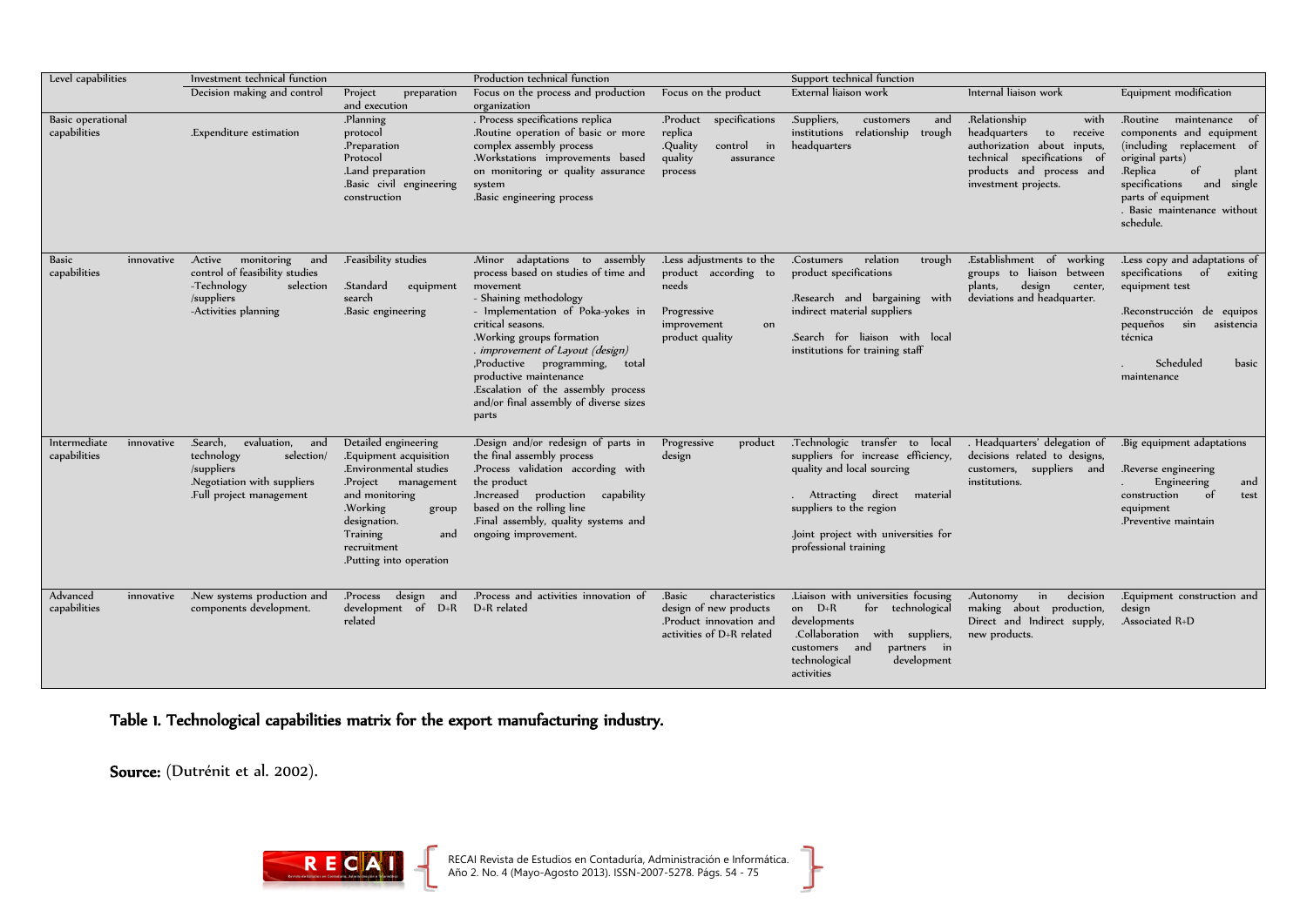### 2.4. Technological capabilities index

The original matrix developed by (Bell and Pavitt, 1995) and the revised version proposed by Dutrénit et al. (2002) classify the technological capabilities into two levels: basic operative capabilities and innovative capabilities (basic, intermediate and advanced). However, they have been modified taking into consideration the specific characteristics of the Mexican subsidiaries, but maintaining the original proposal's main idea.

Such modification consisted of integrating the three innovative capabilities into one single innovative capability which was labeled basic innovative capabilities. This decision was made as the other two innovative capabilities were absent due to the little progress on knowledge generation and more complex innovation processes made by the researched subsidiaries.

The basic operative capabilities are minimum capabilities which enterprises need to meet if they are to remain in the market Urióstegui et al. (2007). The basic innovative capabilities are those which enterprises acquire through socialization processes within the multinational, generating differential revenue from the market. They are classified as basic, excluding the existence of other types of more complex innovative capabilities which may require some regular process, in order to make them more stable so as to obtain innovation-based revenue.

In this context, different scholars have proposed indices to measure the changes and progress made by maquiladoras in the management of incorporated technologies (Urióstegui et al., 2007). The index reflects the level of cumulative technological capabilities in a certain period of time. It is designed in such a way that one level of the index by every assessment of the technological capabilities matrix in different periods of time can be obtained.

A comparison of the technological capabilities indices in different periods of time enables enterprises to observe the evolution of their technological capabilities. Table 2 shows the values assigned to each technical function in each of its cumulative levels.

| Level capabilities                                     | Investment technical function        |                                         | Production technical function                                      |                            | Support technical function |                   |                           |                |
|--------------------------------------------------------|--------------------------------------|-----------------------------------------|--------------------------------------------------------------------|----------------------------|----------------------------|-------------------|---------------------------|----------------|
| Total<br>accumulation<br>level                         | Decision<br>making<br>and<br>control | Project<br>preparation<br>and execution | Focus<br>the<br>on<br>and<br>process<br>production<br>organization | Focus on<br>the<br>product | Internal<br>links          | External<br>links | Equipment<br>modification |                |
| <b>Stage</b><br>1:<br>Basic operational                | 0.15                                 | 0.15                                    | 0.20                                                               | 0.20                       | 0.10                       | 0.10              | 0.10                      |                |
| capabilities                                           |                                      |                                         |                                                                    |                            |                            |                   |                           |                |
| Stage 2:<br><b>Basic</b><br>innovative<br>capabilities | 0.30                                 | 0.30                                    | 0.40                                                               | 0.40                       | 0.20                       | 0.20              | 0.20                      | $\overline{2}$ |

### Table 2. Indexes for the assessment of EMI technological capabilities.

Source: Adapted from Dutrénit et al. (2002).

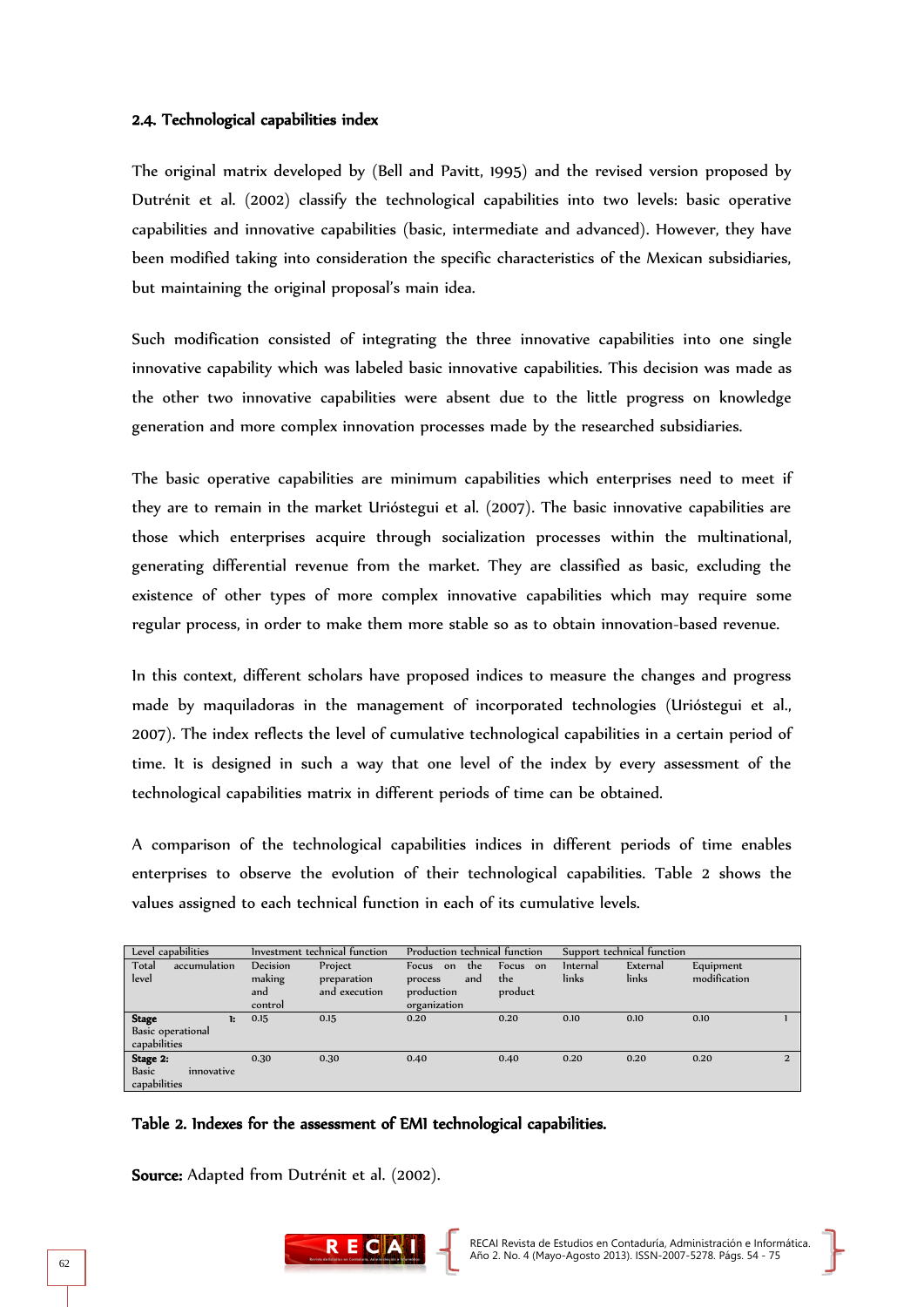The numerical values were assigned by (Dutrénit et al., 2002), according to the levels of accumulation in the investment, production and support technical functions.

A description of the Delphi case is provided in the next section. Such description includes a detailed discussion of aspects related to its enterprises and maquiladoras located in Mexico.

# 3. The case of Delphi

The study of the Delphi case is relevant for different reasons. First, the sector to which it belongs has been highly regarded. The autoparts sub-sector in particular, and the automobile sector in general, hás been well valued due to its high export activity since the North American Foreign Trade Agreement (NAFTA) came into effect. It is also highly valued because of its use of complex technology and its close relatiosnhip with national suppliers, both of which enable it to have the capability of promoting technological development. The enterprise is a good example of how an enterprise combines these two circumstances. Second, Delphi is aimed at meeting the world market needs. Its operations are performed using state-of-the-art technology. It also has a long process of capabilities accumulation, which is combined with its close relationship with national enterprises to strenghthen its links with them, with its own maquiladoras and local agents (research centers, higher education institutions, other enterprises, customers, suppliers, local industry) being its first targets. Finally, Delphi has been considered the world leader of the autoparts sector (Global Automotive Financial Review, 2006).

In this section, the case of four subsidiaries of the multinational Delphi of the Electrical/Electronics architecture division, located in the state of Tamaulipas (Nuevo Laredo and cd. Victoria). All of them have US capital and participate in the maquiladora program of the automobile sub-sector whose purpose is to meet the autoparts supply needs of the automotive assembly plants in the United States of America.

Delphi is a good example of a globally integrated production process. Over the last 30 years, the Delphi main office in the United States has been moving all its branches towards Mexico. Today, almost 100% of all its assembly activities (including diverse products) are carried out in maquiladores concentrated in 8 Mexican states (Chihuahua, Sinaloa, Guanajuato, Querétaro, Tlaxcala, Nuevo León, Coahuila and Tamaulipas). Only central activities such as research and development remain in the USA, except for an important part of applied engineering activities which were transferred to Mexico.

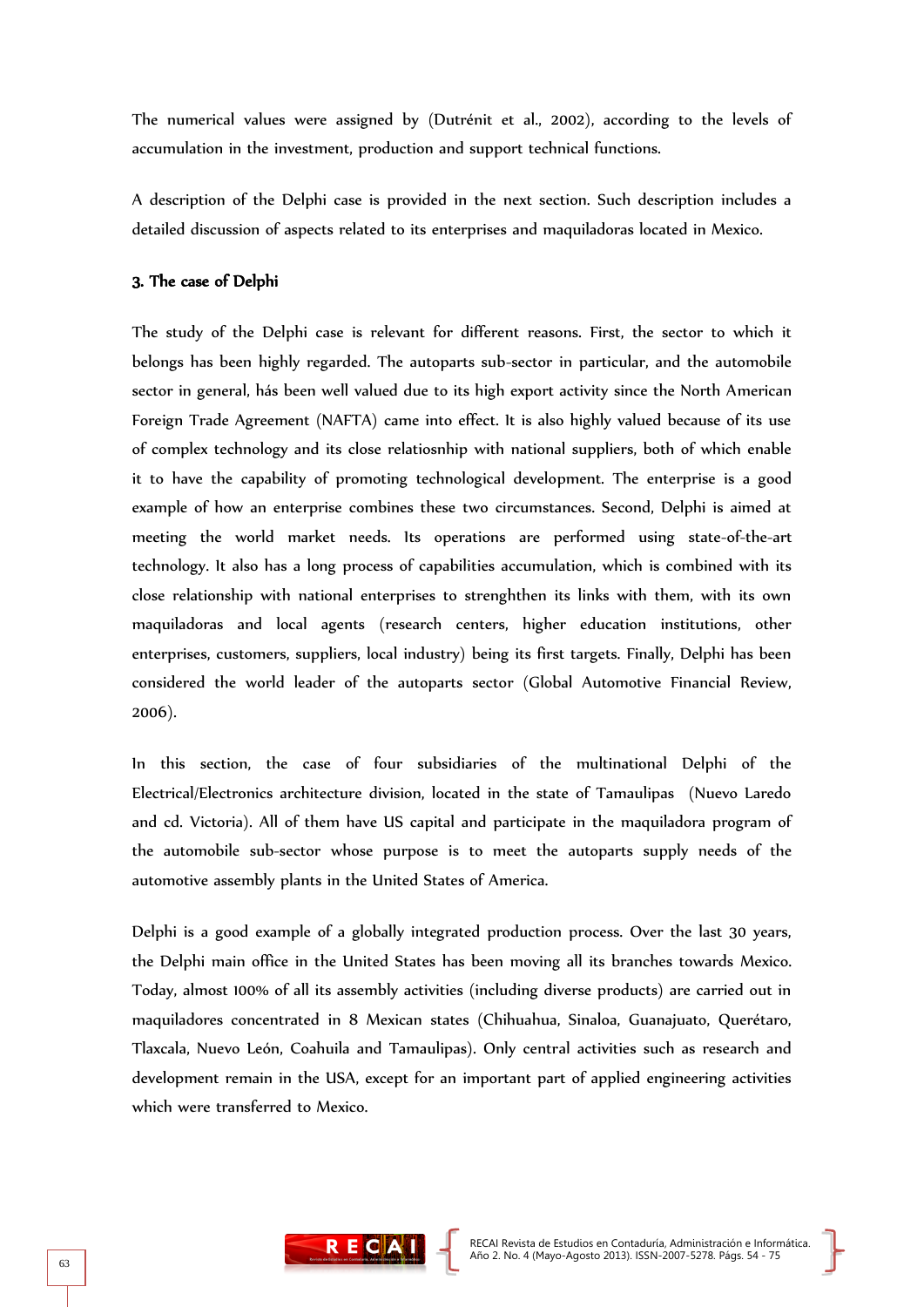12 subsidiaries of Delphi are located in Tamaulipas, with more than 14,000 employees. All these employees are organized into two divisions: Delco Electronics Division (8) and Electrical/Electronics Architecture (4), whose operational center is located in Nuevo Laredo, Tamaulipas. Of these, four were selected for this study. They belong to the Electrical/Electronics Architecture Division, which is devoted to harness assembly. Two of them are located in Cd. Victoria and the other two in Nuevo Laredo. The four subsidiaries employ approximately 4225 workers in 2009.

Following Yin's (1989) methodology, the description of the technological capabilities construction profile of maquiladoras I and II (located in Cd. Victoria) is presented first, followed by that of maquiladoras III and IV of Nuevo Laredo. Such description is based on data collected through interviews and questionnaires administered to technicians and engineers of the four maquiladoras.

# A) Technological capabilities construction profile of maquiladoras I and II in Ciudad Victoria Tamaulipas.

The manufacturing of harnesses in Cd. Victoria, Tamaulipas belongs to the Electrical/Electronics Architecture Division and is located in two subsidiaries (I and II) due to the need to meet the growing demand for harnesses from its main client: General Motors. Data were collected from interviews (6) with managers, heads of departments, and questionnaires (18) administered to technicians and engineers of the subsidiaries.

The first stage has been labeled as "Basic Harness Assembly," and is comprised of the period of time between 1990 and 1997. This first stage is characterized by the basic harness assembly processes to be shipped to the United States of America. The operation of the maquiladora I in Cd. Victoria started as a strategy as Cd. Victoria was located near the Delphi's headquarters. However, decision-making and the centralized control at this stage take place in Monterrey, Nuevo Leon, where the multinational's administrative offices are located. These administrative offices are in charge of coordinating all the efforts of the Division's local maquiladoras.

It is important to mention that all the managers were from Monterrey, Nuevo León and Nuevo Laredo, Tamaulipas during the opening of subsidiary. However, local managers were gradually incorporated into management activities at a later stage. Due to its high volume of harnesses that the subsidiary was required to supply to the same client, the operation of subsidiary II took place.

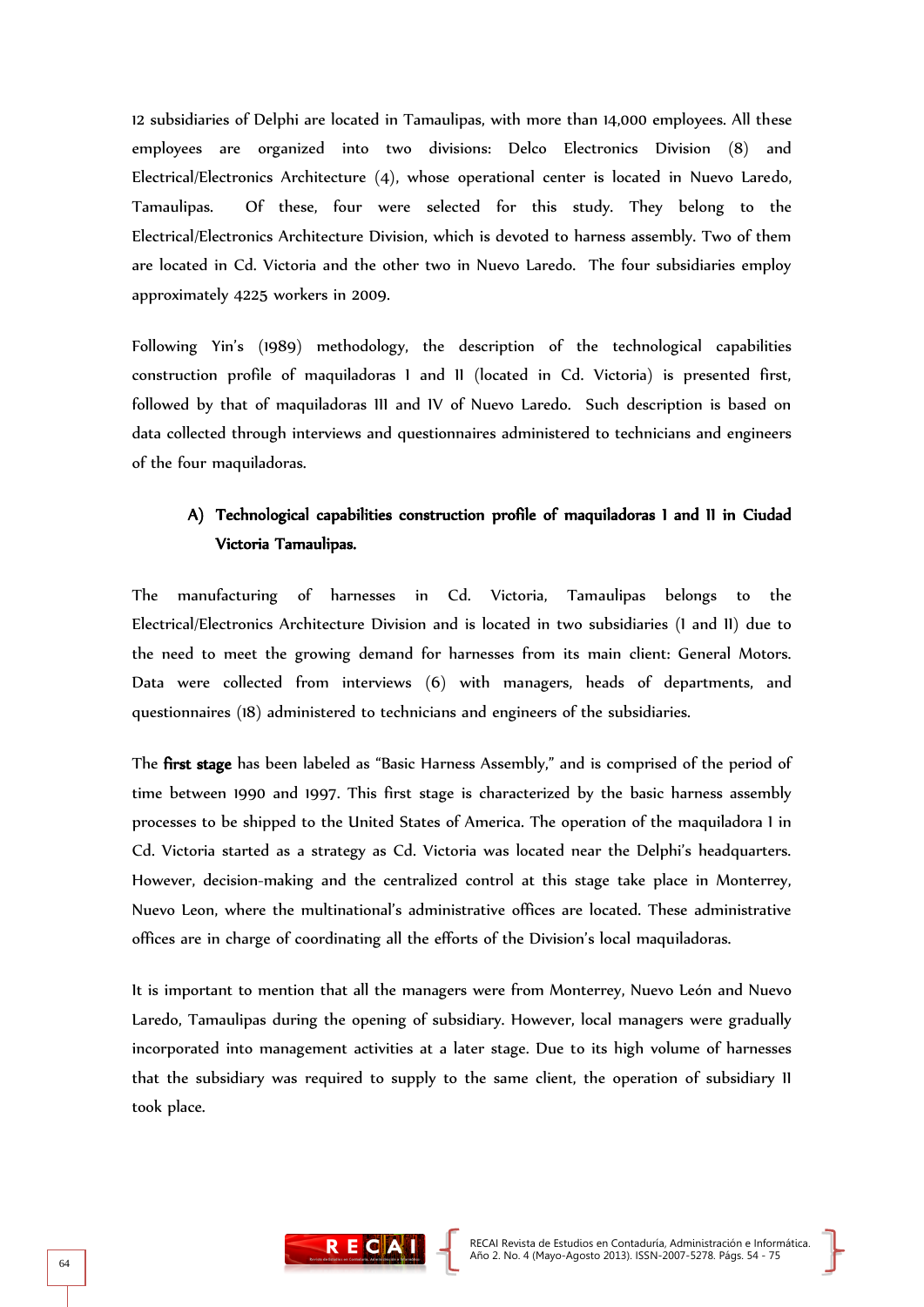Subsidiaries I and II started their harnesses assembly activities without the capability of cutting cable in the required measures. To overcome that difficulty, the Electrical/Electronics Architecture Division made the arrangement to obtain support from some suppliers and other subsidiaries which provided them with the material needed. This stage is characterized by a minimum level of proficiency in operative technological activities, which becomes evident by the basic operations for harness assembly, without sophisticated equipment and with art craft features.

In this stage, once the harnesses have been assembled in maquiladoras I and II in Cd. Victoria, they are shipped to the United States of America, where the manufacturing of the vehicle takes place using the components previously assembled in such maquiladoras.

In the second stage, which is called "basic assembly of harnesses and productive improvements" (1998 and on), the necessary capabilities to remain in the market have been developed by these subsidiaries, but more complex technological activities such as design or R&D activities that could enable them to consolidate themselves in other markets have not been conducted.

Regarding organizational models, the Data Management System (DMS) is now in operation. This system refers to an adaptation made to the production system of Toyota for the transformation and ongoing improvement of the support activities based on customers' needs, Lean Manufacturing, the use of the Gold Standard Website, Best practices and Learning lessons.

In this stage, the subsidiaries tested various models aimed at improving organizational processes. One has been labeled as "supermarket" which refers to the practice of having containers in the maquiladores for the deposit of inventories, storing materials available for suppliers free of charge until they are actually used. Another is called Kan Ban whose purpose is to control and avoid incurring in additional costs associated with the materials inventory.

In this stage, as evidence of their high standards, the ISO 14000 and ISO TS 16 949 certifications were achieved. The engineers and technicians gained sufficient experience and are capable of introducing innovations such as equipment redesign and certain processes aimed at raising productivity levels and the quality of the products line.

Few liaison activities have been performed, mainly with some local high schools and higher education institutions. In this second stage, the evidence reveals that these two maquiladoras achieved a significant progress on the technical function of production, achieving a basic level

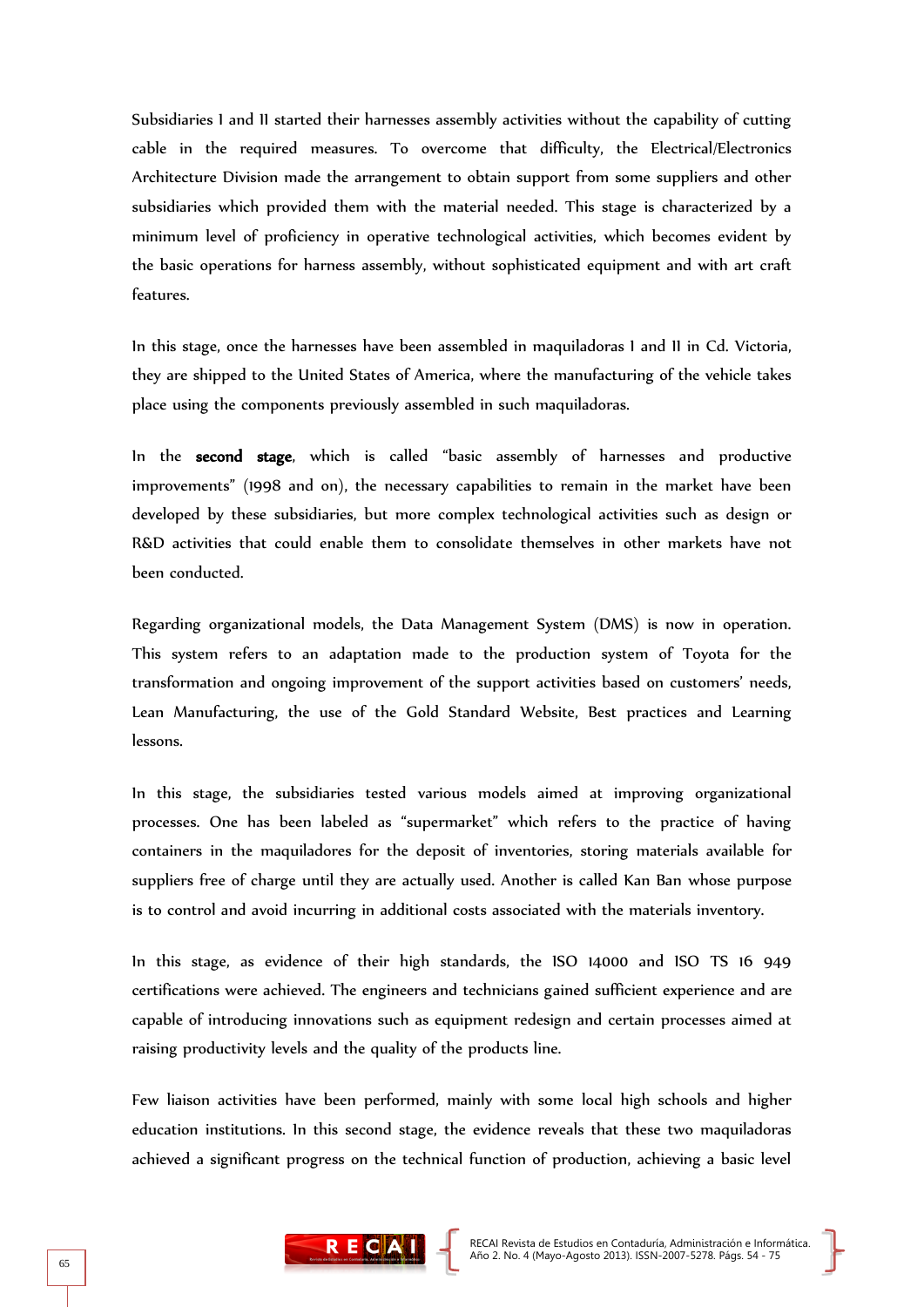of innovation technological capability of 1.2 (See Table 3). These activities are closely related to the ongoing improvement, which is based on the permanent work done by the engineers of the technical area to overcome all the difficulties experienced by the production lines and the finished products. Continuous improvement is the fundamental source for the increasing generation of innovations in an enterprise. In the case of the researched plants, they have been involved in recent improvements related to their fuel module kits. Such improvements have produced a new fuel module electrical connector, which resists wiring and connector overheating; an improved fuel level sensor, which is resistant to sulfur contamination and contact finger wear; the development of a new vehicle body harness splice kit, etc.

Perhaps the most interesting progress made has to do with the organizational models. Maquiladoras plants I and II in Cd. Victoria have been successful in developing capabilities related to the introduction of new organizational processes.

|              | <i>index</i> | Technical     | investment    | Technical           |               | Technical support function |                 |               |
|--------------|--------------|---------------|---------------|---------------------|---------------|----------------------------|-----------------|---------------|
|              | C T          | function      |               | production function |               |                            |                 |               |
|              |              | Decision      | Project       | Focus on the        | Focus<br>on   | External                   | <i>Internal</i> | Equipment     |
|              |              | making and    | execution     | and<br>process      | the           | liaison                    | liaison         | modification  |
| <b>Stage</b> |              | control       | and           | production          | product       |                            |                 |               |
|              |              |               | preparation   | organization        |               |                            |                 |               |
| Stage 1      |              | <b>Basics</b> | <b>Basics</b> | <b>Basics</b>       | <b>Basics</b> | <b>Basics</b>              | <b>Basics</b>   | <b>Basics</b> |
|              |              | operational   | operational   | operational         | operational   | operational                | operational     | operational   |
| Stage 2      | 1.2          | <b>Basics</b> | <b>Basics</b> | <b>Basics</b>       | <b>Basics</b> | <b>Basics</b>              | <b>Basics</b>   | <b>Basics</b> |
|              |              | operational   | operational   | <b>Innovative</b>   | operational   | operational                | operational     | operational   |

#### Table 3: Assessment of the technological capabilities of maquiladoras I and II in Cd. Victoria

Source: Derived from interviews and Tables 1 and 2.

# B) Technological capabilities construction profile of maquiladoras III and IV in Nuevo Laredo, Tamaulipas.

The harness maquila in Nuevo Laredo, Tamaulipas is carried out by the Electrical/electronics Architecture Division and is located in two maquiladoras (III and IV). These maquiladoras manufacture harnesses for the FORD enterprise. The analysis of data gathered through interviews with managers and heads of departments (5), and questionnaires administered to technicians and engineers (25) reveals that the evolution of these two subsidiaries has been mainly centered on two stages from their beginning. An examination of their technological history and their structure allows us to uncover that:

The first stage is labeled as "Basic assembly of harnesses." This stage includes the period between 1987 and 1994 and is characterized by basic processes of harness assembly to be shipped to the United States of America. On March 1990, the maquiladora III in Nuevo Laredo started its activities to provide its service to Ford.

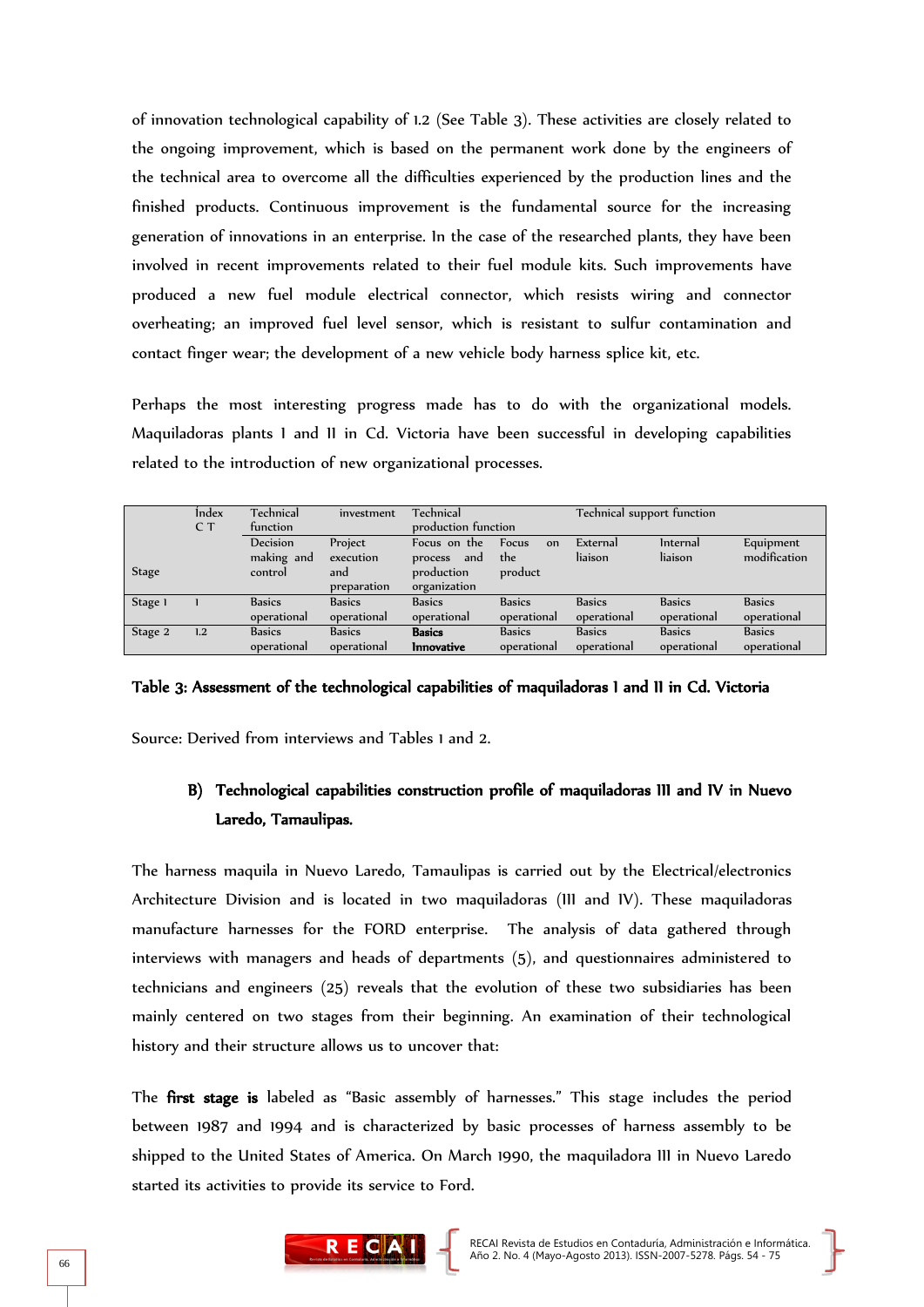At the beginning, this maquiladora was settled in Cd. Juárez, Chihuahua and was focused on Ford trucks. However, as it was attracting more and more customers and as a strategy to be geographically located closely to the automobile assembly plants in the United States, it was moved to Nuevo Laredo Tamaulipas. Its operations started with managerial staff from Cd. Juarez, with decision-making and a centralized control exercised from Cd. Juarez, Chihuahua.

Due to the high volume of harnesses that they had to supply to the same customer, the operation of the maquiladora IV started to take place on June that year. Both subsidiaries (III and IV) also started their harnesses assembly activities without the capability of cutting cable in the required measures. To overcome that difficulty, the Electrical/Electronics Architecture Division made the arrangements to obtain support from some suppliers and other subsidiaries which provided them with the material needed. Similarly, they had a minimum level of control over the maquiladora's activities; the processes were not systematically documented. The harness assembly operations were basic, without the use of sophisticated equipment and with a tendency to use art craft techniques.

Once the harnesses have been assembled in maquiladoras III and IV in Nuevo Laredo, they are shipped to the United States of America, where the manufacturing of the vehicle takes place using the components previously assembled in such maquiladoras.

Due to Ford's high demand for harnesses and the expansion strategy of the company, the fourth maquiladora was created. The administrative offices were also constructed in order to coordinate not only the activities of this new maquiladora but also those of maquiladoras I and II in Cd. Victoria, Tamaulipas.

In the second stage, which is called "basic assembly of harnesses and productive improvements" (1995 and on), the maquiladoras have developed the necessary capabilities to remain in the market over this time, but have not conducted more complex technological activities such as design or R&D activities which could enable them to consolidate themselves in other markets. In Mexico, capabilities are rather limited, mainly because the tendency is to maintain the R&D activities near the United States of America (Carrillo and Hinojosa, 2001). The Lean manufacturing was consolidated in order to maximize resources as the need to incur in new practices was evident due to the critical situation that the enterprise has been facing at world level since 2007.

Today, some progress has been made, particularly on the product design, but without the resources necessary to carry out more complex innovations. With respect to organizational models, the Data Management System (DMS) is now in operation. This system refers to an

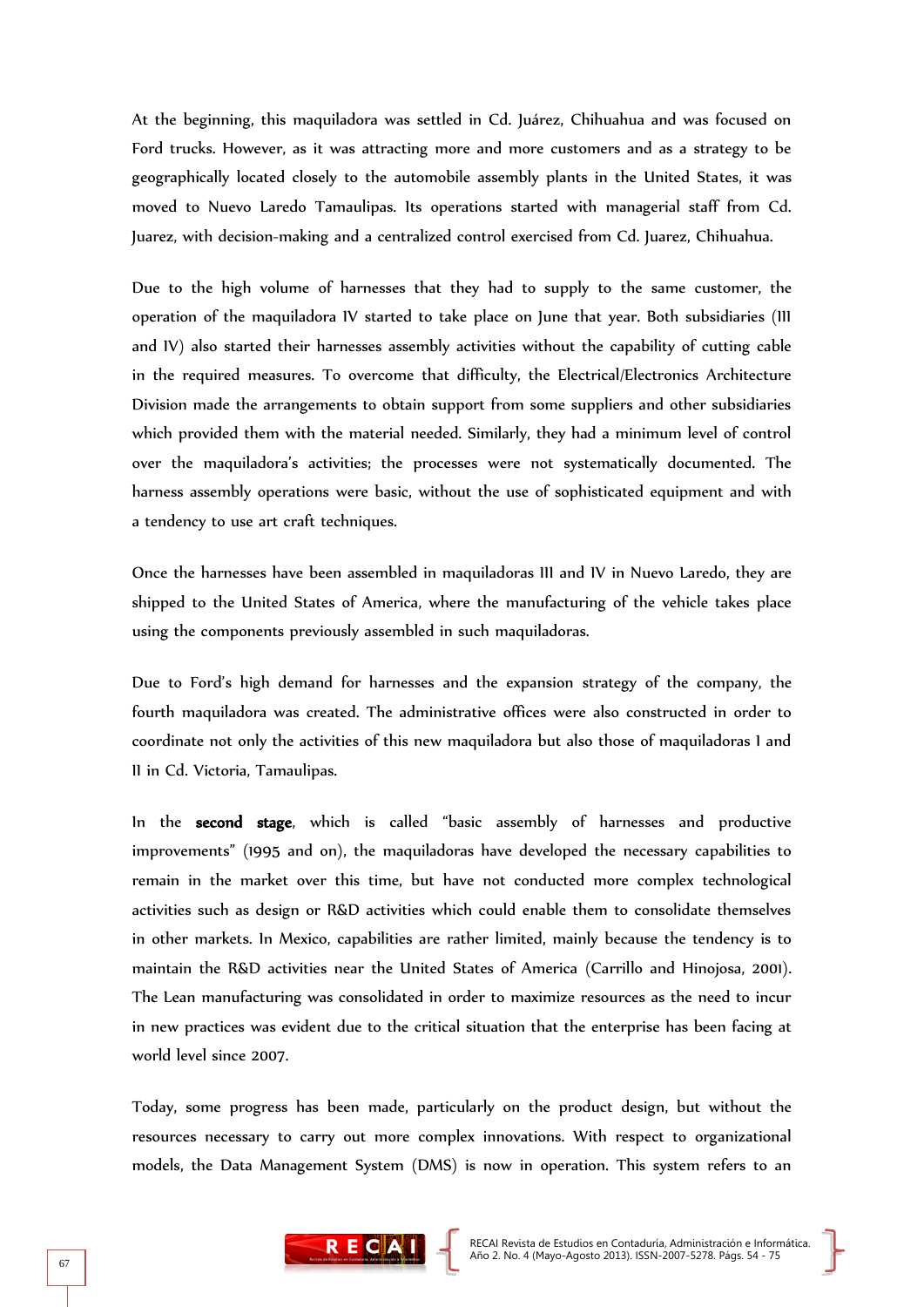adaptation made to the production sytem of Toyota for the transformation and ongoing improvement of the support activities based on customers' needs, Lean Manufacturing, the use of the Gold Standard Website, Best practices and Learning lessons.

The enterprise has implemented an organizational model called "the supermarket," which refers to the practice of having containers in the maquiladores for the deposit of inventories, storing materials available for suppliers free of charge until they are actually used. For the implementation of such organizational model, different teams made up of staff members who participate actively in continuous training activities. Regarding equipment and machinery, different maintenance control measures have been implemented.

In relation to the ongoing improvement measures that Toyota has been implementing for the last few years, they have had a significant impact on the production and organization capabilities of the organization. Therefore, Delphi has adopted the  $DMS<sup>2</sup>$ , as a strategy to increase its organizational capabilities, and as a way to lower production costs.

Delphi has been awarded the ISO 14000, the Ford Q1 certification, and ISO TS 16 949 harness certifications for Ford. Such certifications have worldwide recognition, which means that the enterprise meets high quality international standards. The engineers and technicians have gained sufficient experience and are capable of introducing redesign innovations applying ongoing improvement through organizational models.

From 1995, a cutting machine developed by the Warren Technical Center, Ohio for the Electrical/Electronics Architecture Division has been in operation. This machine has been distributed to the member maquiladoras, and Delphi has been in charge of its use and maintenance since then.

 The evidence presented reveals that these two maquiladoras (III and IV) have achieved a significant progress on the production technical function during the second stage. This progress can be explained by the implementation of organizational models which currently serve as instruments for the transfer of organizational practices and forms aimed at improving the organizational processes.

Moreover, the evidence also shows a significant progress made on support technical function(liaison with local agents), which can be explained by the agreements signed with junior and senior high schools and higher education institutions in order to promote social service, professional practice and internship activities among the students. Those students who

-



<sup>&</sup>lt;sup>2</sup> Delphi Manufacturing System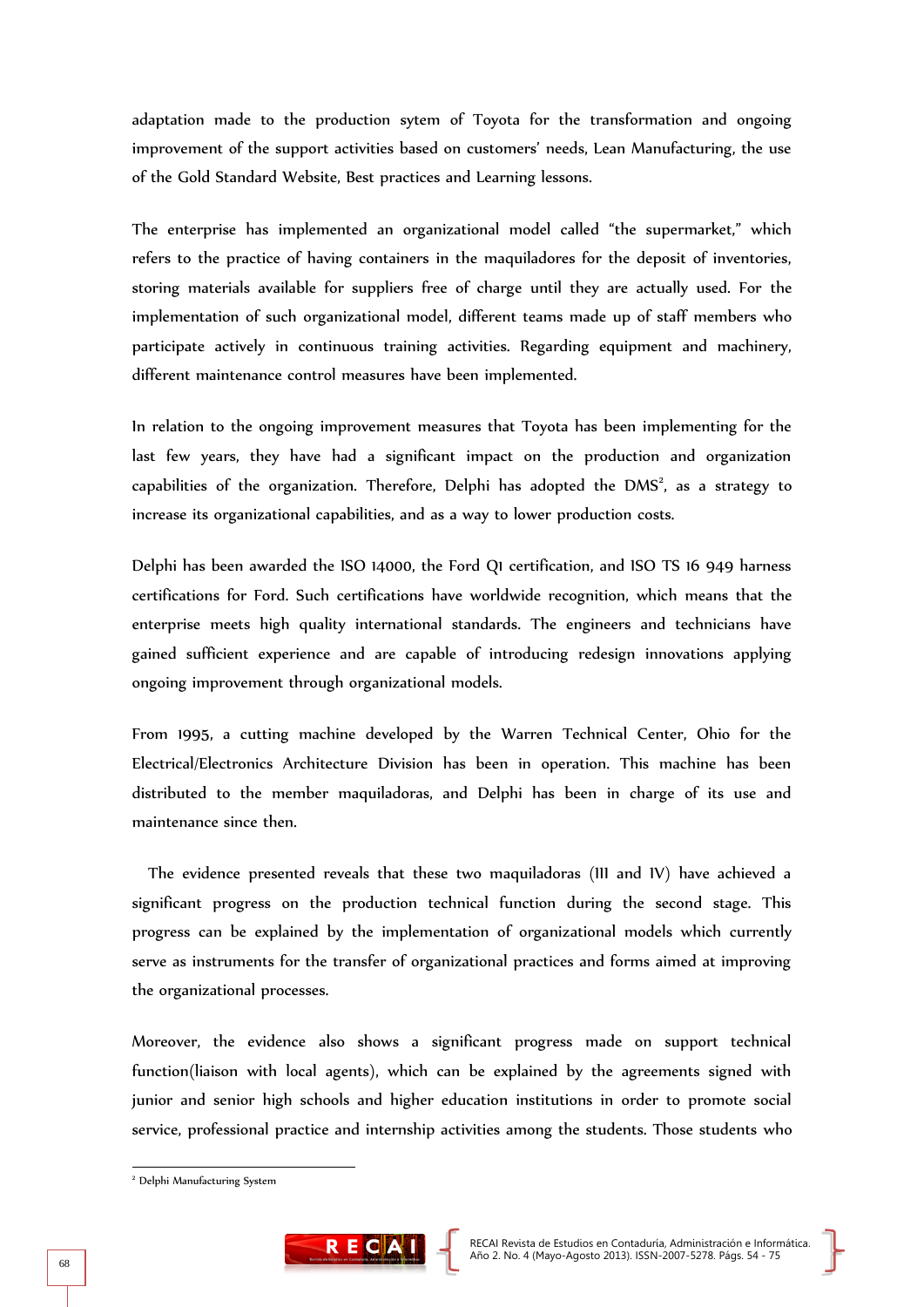receive training at the subsidiaries III and IV can be incorporated into the staff within them at a later stage.

The most outstanding aspect of the progress made by these subsidiaries has to do with the organizational models of the support and production functions (internal and external liaison). This is accounted for the transition made from basic operative activities to basic innovative ones, with a technological capabilities index of 1.4 (See Table 4).

|              |              | Investment   | technical          | Production        |              | Support technical function |                   |              |
|--------------|--------------|--------------|--------------------|-------------------|--------------|----------------------------|-------------------|--------------|
|              | function     |              | technical function |                   |              |                            |                   |              |
|              |              | Decision     | Project            | Focus on the      | Focus<br>on  | External                   | <i>Internal</i>   | Equipment    |
|              | <i>index</i> | making       | preparation        | process and       | the          | liaison                    | liaison           | modification |
|              | C T          | and control  | and                | production        | product      |                            |                   |              |
|              |              |              | execution          | organization      |              |                            |                   |              |
| <b>Stage</b> |              |              |                    |                   |              |                            |                   |              |
| Stage 1      |              | <b>Basic</b> | <b>Basic</b>       | <b>Basic</b>      | <b>Basic</b> | <b>Basic</b>               | <b>Basic</b>      | <b>Basic</b> |
|              |              | operative    | operative          | operative         | operative    | operative                  | operative         | operative    |
| <b>Stage</b> | 1.4          | <b>Basic</b> | <b>Basic</b>       | <b>Basic</b>      | <b>Basic</b> | <b>Basic</b>               | <b>Basic</b>      | <b>Basic</b> |
| <sup>2</sup> |              | operative    | operative          | <b>Innovative</b> | operativel   | <b>Innovative</b>          | <b>Innovative</b> | operative    |

Table 4: Indexes and levels of the technological capabilities construction process of maquiladoras III and IV in Nuevo Laredo.

Source: Authors.

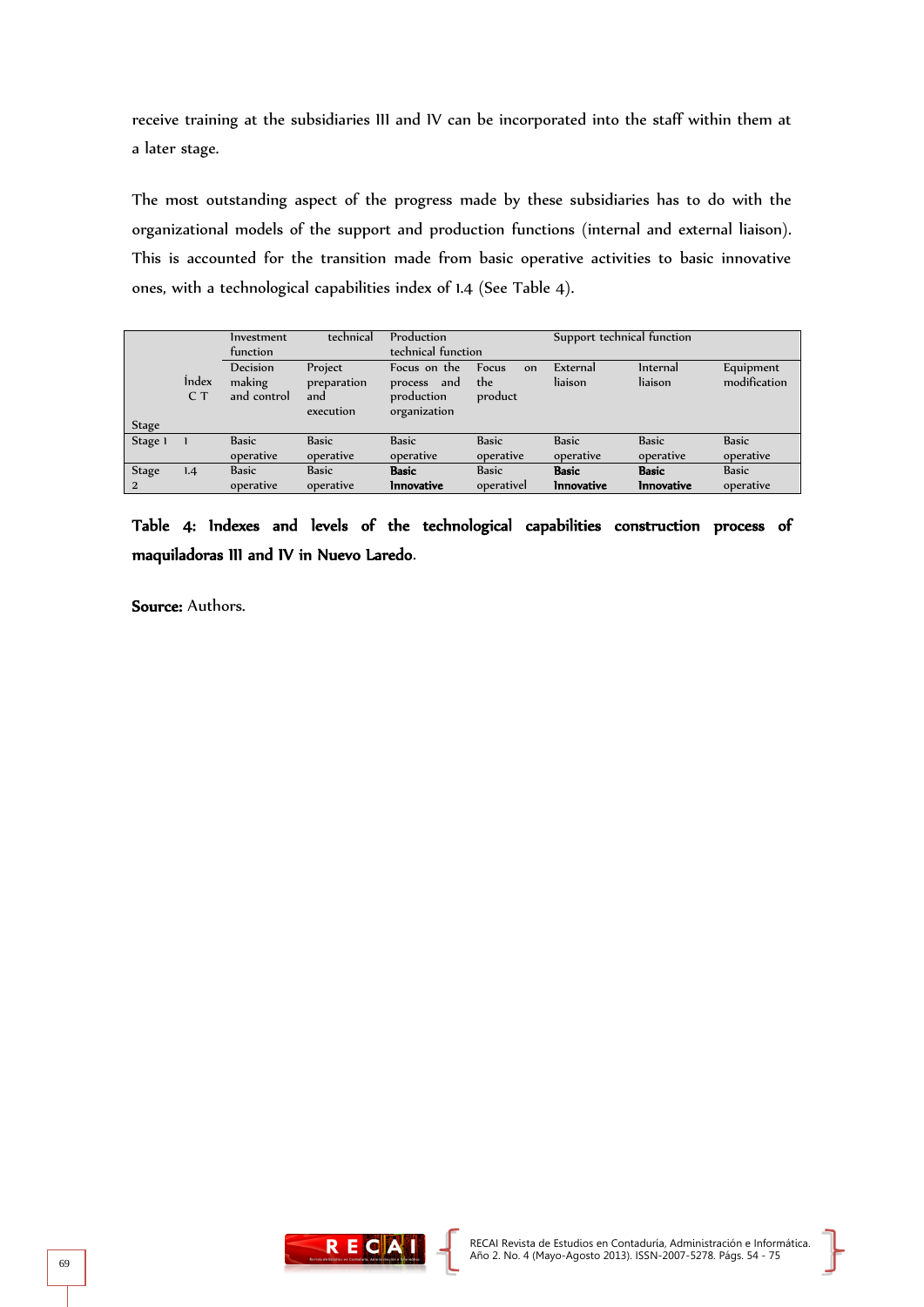|                               | Primary activities                                                                              |                                                                                              |                                                                                                                                          | Support activities                         |                                                                                               |                                                                                 |
|-------------------------------|-------------------------------------------------------------------------------------------------|----------------------------------------------------------------------------------------------|------------------------------------------------------------------------------------------------------------------------------------------|--------------------------------------------|-----------------------------------------------------------------------------------------------|---------------------------------------------------------------------------------|
|                               | Investment                                                                                      |                                                                                              | Production                                                                                                                               |                                            |                                                                                               |                                                                                 |
|                               | User decision making                                                                            | Project preparation                                                                          | the<br>Focus<br>on                                                                                                                       | Focus on<br>the                            | Liaison development                                                                           | Capital assets development                                                      |
| Stage 1.                      | Centralized<br>the<br>on                                                                        | and implementation<br>Centralized on the                                                     | process<br>Training by Juarez                                                                                                            | product                                    |                                                                                               | Preventive maintenance to the                                                   |
| N. Laredo (1987)              | administrative                                                                                  | administrative                                                                               | Chihuahua<br>city,                                                                                                                       |                                            |                                                                                               | machinery and equipment                                                         |
| Victoria (1990)               | the<br>direction<br>of<br>architecture division<br>Tamaulipas<br>$E/E$ in<br>(Nuevo Laredo)     | direction of<br>the<br>architecture<br>division<br>E/E<br>in<br>Tamaulipas (Nuevo<br>Laredo) | workers                                                                                                                                  |                                            |                                                                                               | Change of single parts of<br>machinery and equipment.<br>External cutting cable |
|                               | Centralized                                                                                     |                                                                                              |                                                                                                                                          |                                            |                                                                                               |                                                                                 |
| Stage II.<br>N. Laredo (1995) | the<br>on<br>administrative                                                                     | Centralized on the<br>administrative                                                         | DMS, Lean<br>Ongoing                                                                                                                     | Product<br>improvement:                    | School-enterprise agreement<br>Chambers:                                                      | Cable cutting machine $-$ and<br>the fixing of clinch bolt in                   |
| Victoria (1998)               | $\circ$ f<br>the<br>direction<br>architecture division<br>$E/E$ in Tamaulipas<br>(Nuevo Laredo) | direction of<br>the<br>architecture<br>division<br>E/E<br>in<br>Tamaulipas (Nuevo<br>Laredo) | improvement,<br>Kan cards<br>ban3,<br>Dummies4,<br>gold<br>Shaining,<br>standard,<br>best<br>practices<br>Learning lesson<br>Supermarket | Victoria<br>case<br>"Fuel<br>tank<br>door" | Traffic problems<br>Tamaulipas<br>for<br>Institute<br>Adult Education (ITEA)<br>"United Fund" | maquiladoras                                                                    |

Table 5. Cumulative technological capabilities matrix Delphi E/E Arquitecture Division in Tamaulipas.

Source: Adapted from Dutrénit et al. (2002), and based on interviews and observations in the four researched maquiladoras.



ŀ

 $\overline{a}$ <sup>3</sup> The kan ban cards serve to pull supermarket storage material towards a production line (*Materials Engineering Manual Delphi*, 2008).

<sup>&</sup>lt;sup>4</sup> Materials use method based on colors (Materials Engineering Manual Delphi, 2008).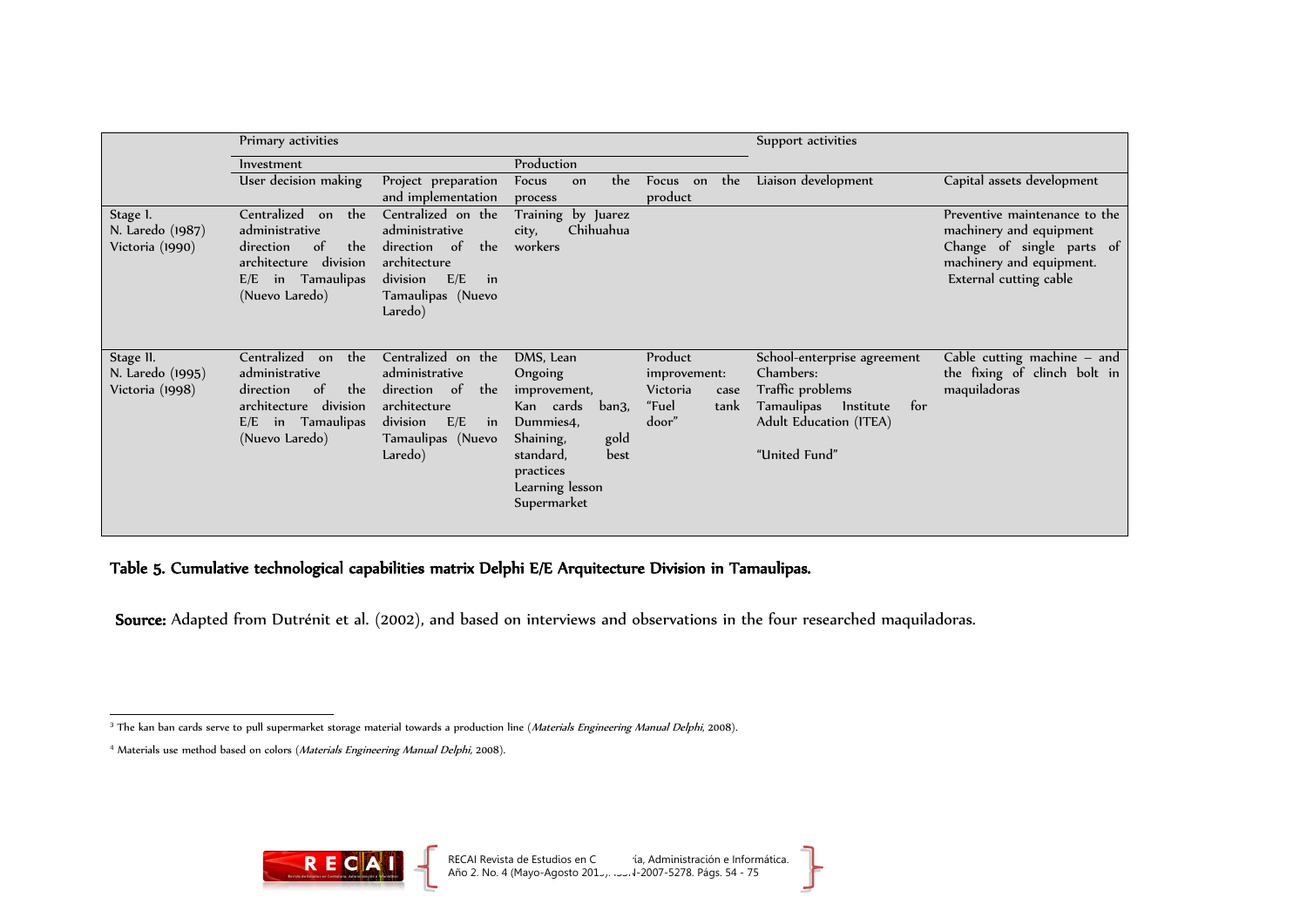After having presented the profiles of both maquiladoras and their results of the assessment achieved, a description of the activities that the four maquiladoras (I, II, III and IV) of the Delphi's Electrical/Electronics Architecture Division have accumulated throughout their technological history is provided in Table 5. Such capabilities are mostly related to organizational processes. However, maquiladoras III and IV have been able to develop other capabilities as a result of their liaison work with local agents (educational institutions), through knowledge transfer mechanisms such as opportunities for students to engage in social service, professional practice and internship activities.

Through these mechanisms, the students and practitioners have access to different benefits. For example, they may appropriate tacit knowledge due to their interaction with specialists and experienced engineers. Similarly, they also have opportunities to build capacity through their participation in learning activities in the plants such as courses and workshops.

The data analysis reveals that the main activities of the investment technical function are still concentrated in the parent company. The subsidiaries located in Tamaulipas have made little progress. Therefore, the four maquiladoras in Tamaulipas (I, II in Victoria and III, IV in Nuevo Laredo) still continue performing basic operations at the same level, without significant technological improvements and without research or development activities whatsoever.

The production technical function reflects the incorporation of organizational models such as DMS, Lean Manufacturing, the use of the "Gold Standard" Website, Best practices and Learning Lesson), which have been successful in other subsidiaries at the domestic or even international level. These serve as instruments for the transfer of proven organizational practices or approaches aimed at improving organizational processes.

In the first stage, evidence of basic operation activities is shown. However, the successful implementation of new organizational models in subsidiaries I and II in Victoria and III and IV in Nuevo Laredo is observed. Therefore, the data analysis as shown in Table 3 suggests that a basic innovative capabilities level has been achieved.

The analysis of the support technical function shows that subsidiaries in Nuevo Laredo have engaged in more liaison activities within their context than their counterparts in Cd. Victoria. They have also developed higher levels of independent management capability than those in Cd.

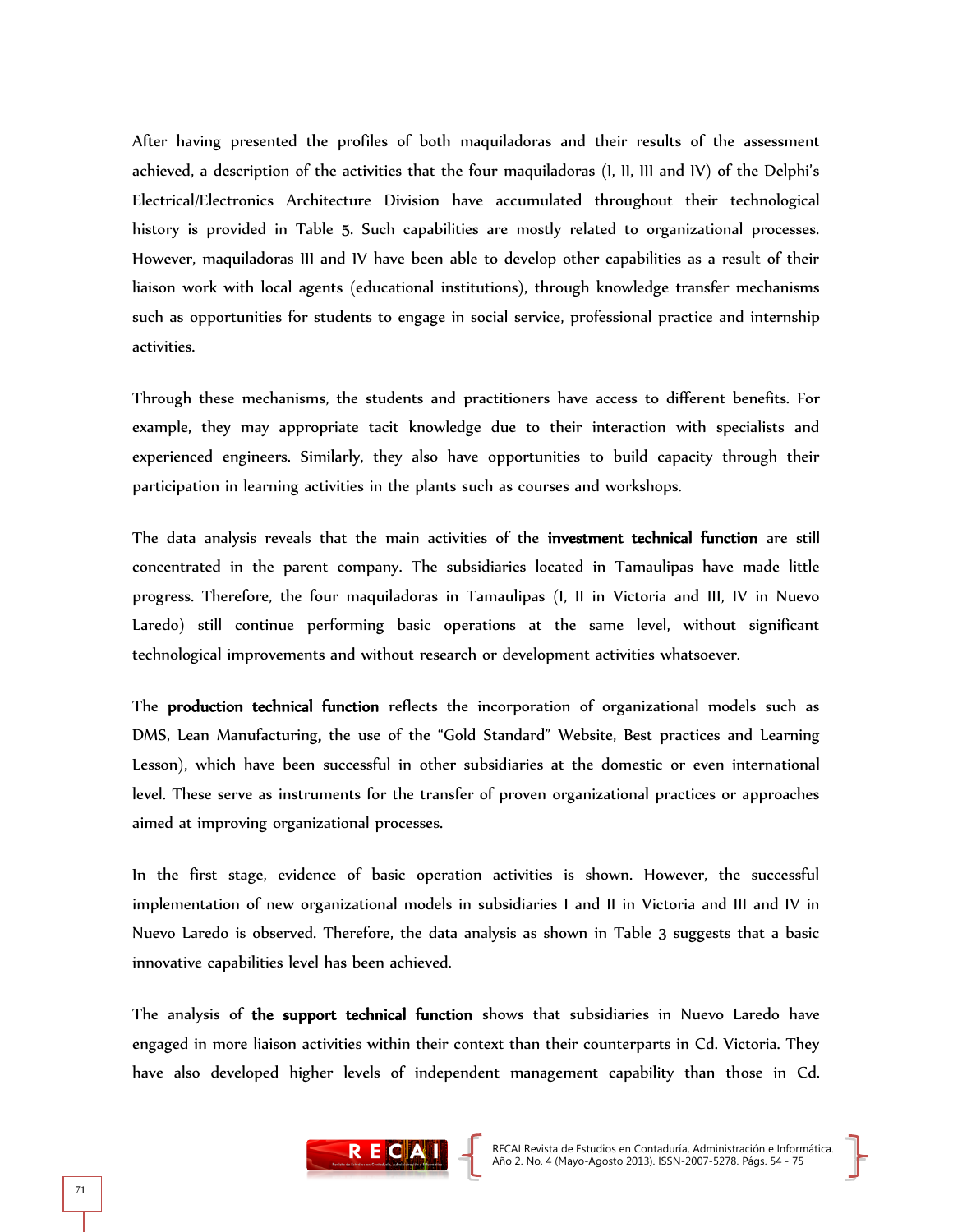Victoria. This can be explained mainly by the fact that Nuevo Laredo has higher levels of industrialization and a wider range of educational institutions linked to the subsidiaries through agreements signed so that their students can participate in social service, professional practice and internship activities, and eventually become employees in such sibsidiaries. The level achieved by the subsidiaries in Nuevo Laredo is that of basic innovative technological capabilities.

#### 4. Conclusions

The analysis of the technological capabilities construction process in both stages of the the four maquiladoras' technological history shows that they have not been able to progress towards more complex processes. Unlike other studies such as that conducted in the state of Chihuahua by Dutrénit (2006) and Lara (2005), which shows an advanced level of innovative capabilities with an enterprise environment linked to subsidiaries in Cd. Juarez, Chihuahua.

The capabilities that these subsidiaries have actually developed are related to the production technical function. This has been evidenced by their implementation of organizational models and production systems that have been successful in other enterprises which have international presence such as Toyota. The purpose of the implementation of such models is twofold: one is to improve organizational aspects; and the second is to save costs, as the world wide crisis, and particularly the declaration of bankruptcy by the enterprise through the chapter 11 in the United States of America in 2007, has affected them negatively.

In this context, the assessment conducted shows a difference of 1.2 between maquiladoras I and II, and one of 1.4 between maquiladoras III and IV. Such difference lies in the support function and can be explained by the fact that Nuevo Laredo offers more favorable conditions such as a more competitive environment, a wider educational system which provides degree programs aimed at preparing professionals with the profile required by maquiladoras of the autoparts sub-sector.

This demonstrates that the settlement of subsidiaries of a multinational enterprise serves a specific function and pursues pre-defined objectives by the multinational's main office. In this particular case, this enterprise's objectives have been clearly defined in their cost saving strategy and global competitiveness, especially due to its insolvency situation that the enterprise underwent during previous years and during the 2007-2008 financial crisis.

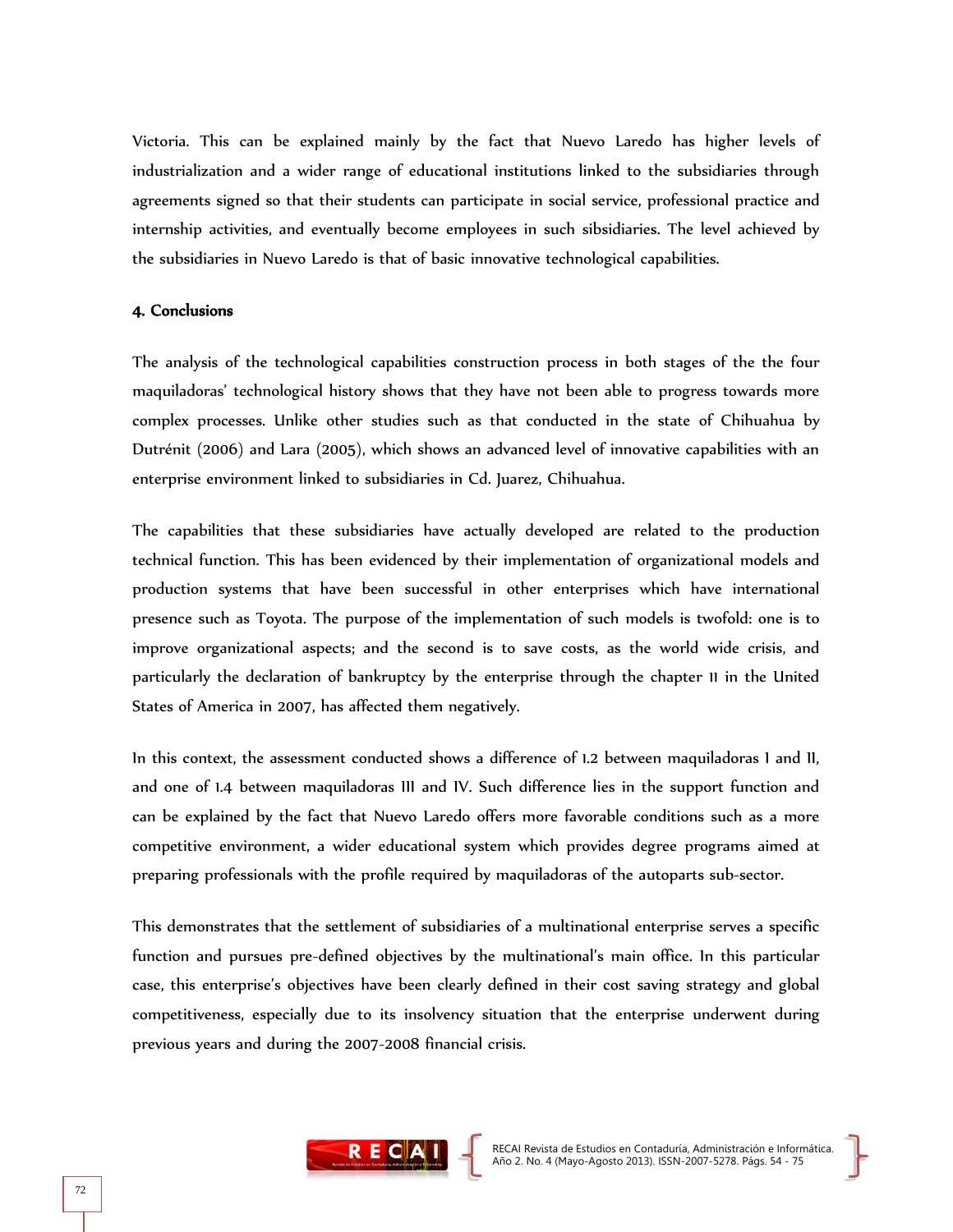#### References

Ariffin, N., & Filgueiredo, P. (2003). Internacionalizacão de competencias tecnológicas. Río de Janeiro: Editora FGV.

Bell, M., & Pavit, K. (1995). The development of techological capabilities, In L.U. Haque (ed.), Trade, Technology and International Competitiveness (69-101). Washington: The World Bank.

Carrillo, J., & Hualde, A. (1996). Maquiladoras de tercera generación. El caso de Delphi- General Motors, Espacios. Revista venezolana de gestión tecnológica, 3: 111-134.

Carrillo, J., & Hinojosa, R. (2001). Cableando el norte de México: la evolución de la industria maquiladora de arneses, Región y Sociedad, XIII (21): 79-114.

Carrillo, J. (2004). Transnational strategies and regional development: The case of GM, Delphi in México, *Industry and Innovation*, 11 (1-2): 127-153.

Dominguez, L., & Brown, F. (2004). *Inversión extranjera directa y capacidades tecnológicas.* México: Cepal, LC- MEX-L.600.

Dutrénit, G., Vera-Cruz, A.O., Arias, A., Avendaño, G., Sampedro, J.L. & Uriostegui, A. (2002). "Marco analítico para el análisis de los procesos de acumulación de capacidades tecnológicas", documento de trabajo, proyecto "Aprendizaje tecnológico y escalamiento industrial: Generación de capacidades de innovación en la industria maquiladora de México", México: COLEF/FLACSO/UAM.

Dutrénit, G., Vera-Cruz, A., & Arias, A. (2003). Diferencias en el perfil de acumulación de capacidades tecnológicas en tres empresas mexicanas. Revista El Trimestre Económico, 277, 109-165.

Dutrénit, G., Vera-Cruz, A., Arias, A., Sampedro, J., & Uriostegui, A. (2006). Acumulación de capacidades tecnológicas en subsidiarias de empresas globales en México. México: Porrúa.

Easton, G. (1994). Methodology and industrial networks. In D. Wilson, & K. Moller, (eds.): Relationships and networks: Theory and Applications, PWS, Kent.

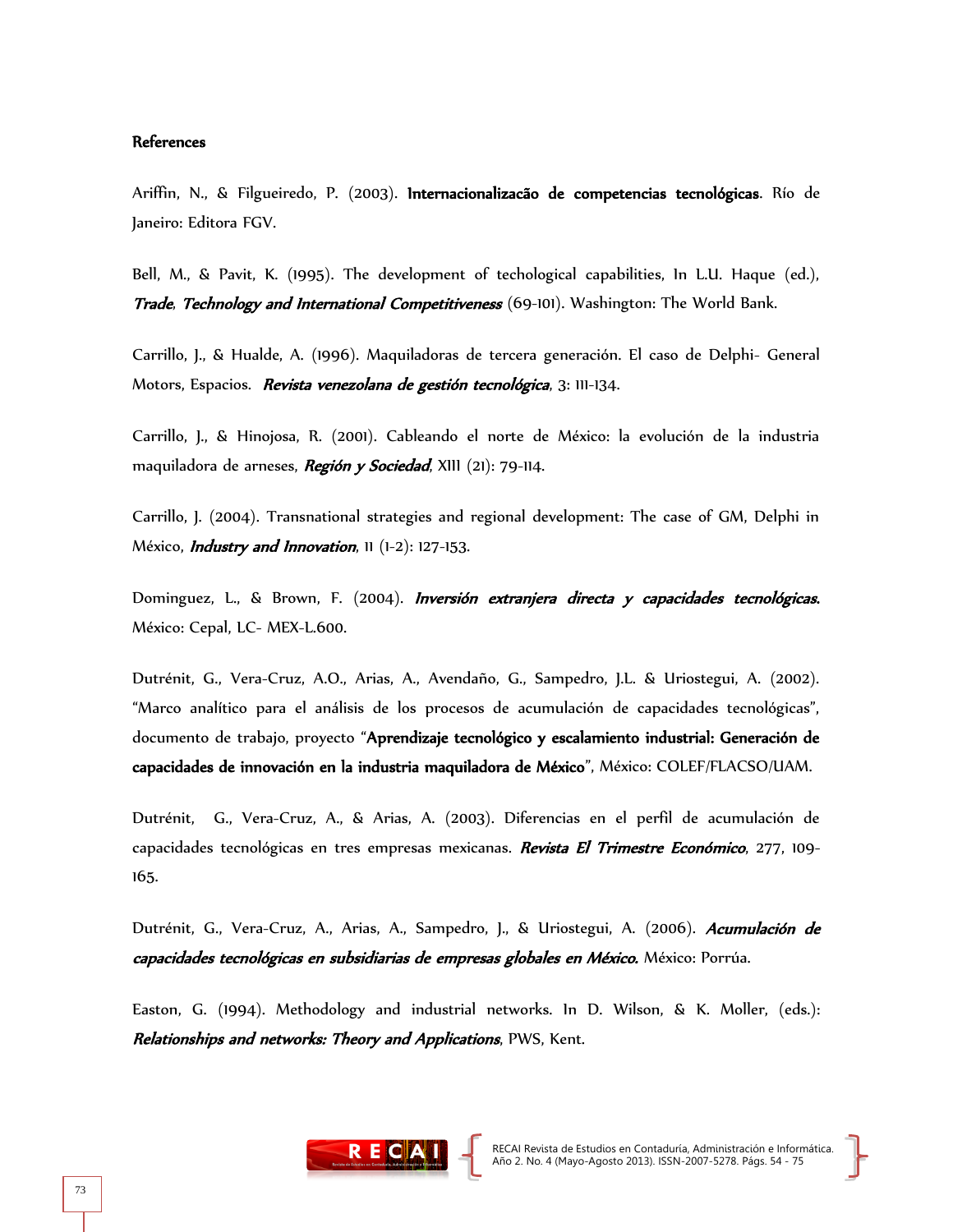Eisenhardt, K., & Martin, J. (2000). Dynamic capabilities: What are they? **Strategy Management** Journal, 21, 1105-1121.

Figueiredo, P. N. (2001). Technological Learning and Competitive Performance. Cheltenham, UK: Edward Elgar.

Gasca, J. (2006). Una década de impactos regionales y territoriales del TLCAN en México. In M. Gambrill, *Diez años del TLCAN en México*. Facultad de Economía, Instituto de Investigaciones Sociales, Unam, México.

Hymer, S. (1976). The international operations of national firms: A study of foreing direct *investment.* Cambridge, MA: MIT Press.

Hualde, A. (2003, May 6, 2009). Nueva sociedad, ¿existe un modelo maquilador? Reflexiones sobre la experiencia mexicana y centroamericana. Retrieved on May 6, 2009 from [www.nuevasoc.or.ve](http://www.nuevasoc.or.ve/)

INEGI. (2011). Instituto Nacional de Estadística, Geografía e Informática. Censos económicos, México: INEGI.

Juarez, H., Lara, A., & Bueno, C. (2005). *El auto global. Desarrollo, competencia y cooperación en* la industria del automóvil. Benemérita Universidad Autónoma de Puebla, Consejo Nacional de Ciencia y Tecnología, Universidad Autónoma Metropolitana-X, Universidad Iberoamericana, Ciudad de México.

Keller, K.L. (2001). Building customer-based brand equity. Marketing Management, 10 (2): 14-19.

Kim, L. (1997). From imitation to innovation. The dynamics of Korea's technological learning, Boston, Mass: Harvard Business School Press.

Lara, A., Trujano, G., & García, A. (2005). Producción modular y coordinación en el sector de auto partes en México. El caso de la red de plantas de Lear Corporation. Región y sociedad, XII (32), 33-71.

Miranda, A. (2007). La industria automotriz en México. Antecedentes, situación actual y perspectivas. Contaduría y Administración, 221, 211-248.